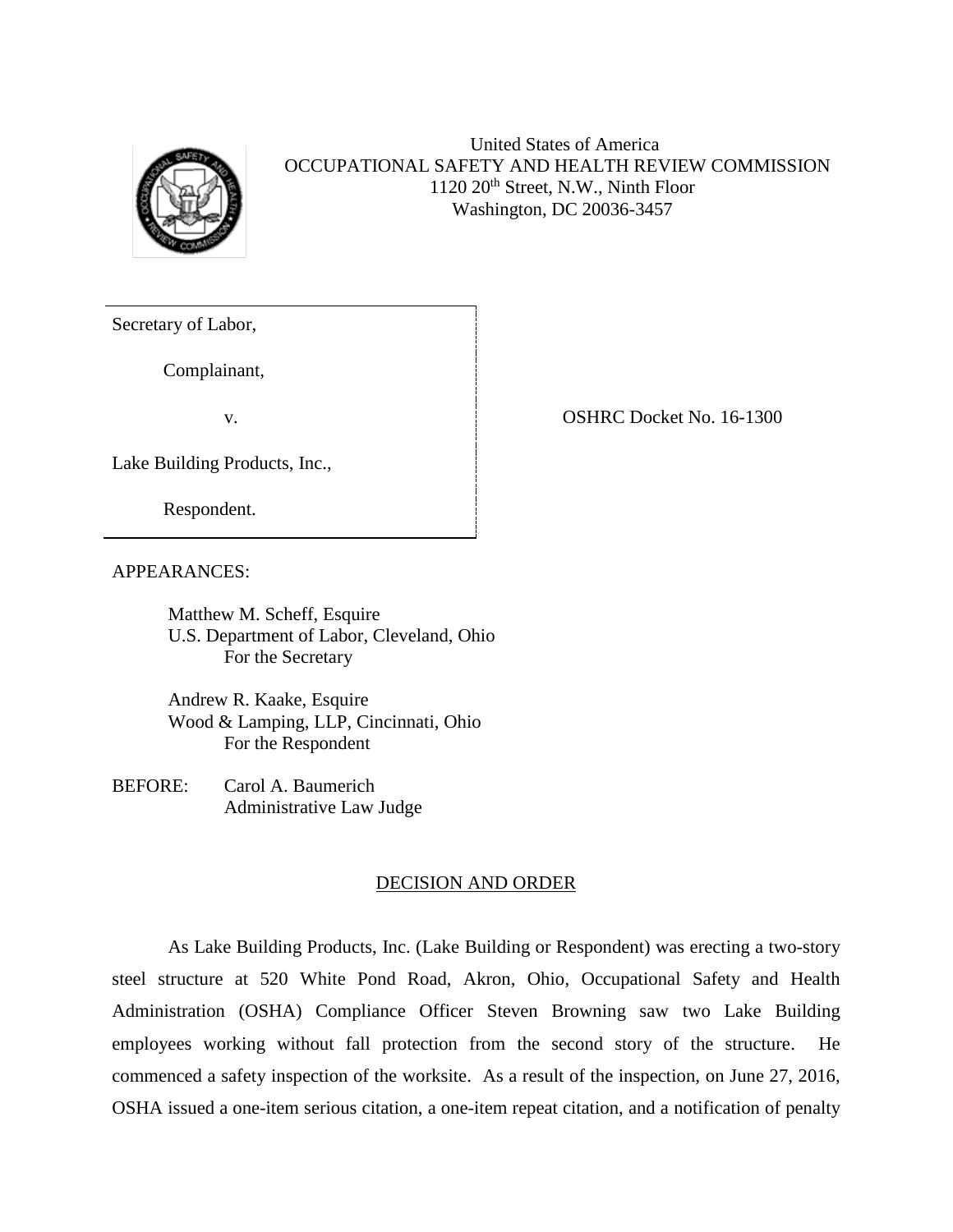to Lake Building for violation of OSHA's construction steel erection standard (Subpart R). Lake Building filed a timely notice of contest bringing this matter before the Occupational Safety and Health Review Commission (the Commission), pursuant to section  $10(c)$  of the Occupational Safety and Health Act of 1970, 29 U.S.C. § 659(c) (the Act).

The serious citation was severed from the instant case and resolved in a settlement agreement under OSHRC Docket No. 17-1629. The repeat citation, which alleged a violation of the fall protection requirements of the steel erection standard, proceeded to hearing. The hearing was held in Cleveland, Ohio, on October 5-6, 2017.<sup>1</sup> Both parties filed post-hearing briefs. *Issues*

Complainant, the Secretary of Labor (Secretary) contends that at the time of the OSHA inspection, Respondent's employees were engaged in steel erection activities, on the structure's upper level, approximately 28 feet above ground. The Secretary contends that Respondent's employees, who wore personal fall arrest harnesses, were not tied off to an anchor point, in violation of the Subpart R fall protection requirements set forth in 29 C.F.R. § 1926.760(a)(1).

In response, Respondent contends that at the time of the inspection, Respondent was using a crane to hoist bundles of metal decking onto the structure's roof. Respondent's employees, located on the structure's upper level, were engaged in landing the metal decking bundles on a structural beam and unhooking the crane's rigging material from the metal decking bundles. Respondent contends that the employees were working as "connectors," as defined in 29 C.F.R. § 1926.751, and, therefore, the employees were covered by the "connector exception" to the Subpart R fall protection requirements set forth in 29 C.F.R, § 1926.760(b).

This case presents the following issues.

- 1. At the time of the OSHA inspection, did Respondent violate the Subpart R fall protection requirements set forth in 29 C.F.R.  $\S$  1926.760(a)(1)?
- 2. At the time of the OSHA inspection, were Respondent's employees working as "connectors," as defined in 29 C.F.R. § 1926.751, and, therefore, covered by the "connector exception" to the Subpart R fall protection requirements set forth in 29 C.F.R. § 1926.760(b)?

<sup>&</sup>lt;sup>1</sup> The hearing transcript is amended to reflect the corrections listed on the attached errata sheet.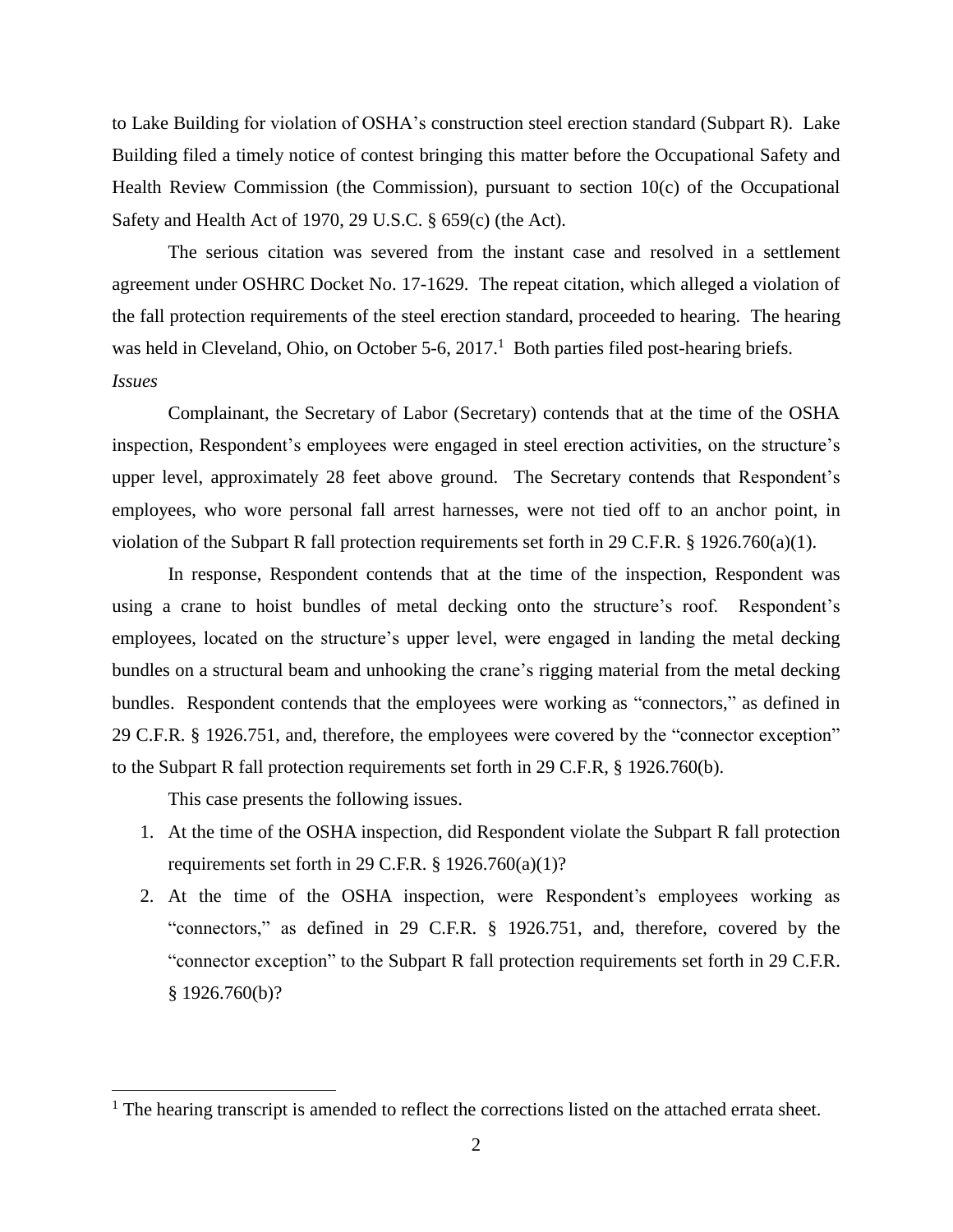3. If the fall protection requirements, set forth in 29 C.F.R.  $\S$  1926.760(a)(1), were applicable, has Respondent met its burden to prove the greater hazard affirmative defense? 2

For the reasons discussed below, the repeat citation alleging a violation of 29 C.F.R.  $§$  1926.760(a)(1) is affirmed and a penalty of \$11,000.00 is assessed.

## *Jurisdiction*

Based upon the record, I find that at all relevant times Lake Building was engaged in a business affecting commerce and was an employer within the meaning of sections 3(3) and 3(5) of the Act*.* (Ex. J-1, ¶ 6). I also find that the Commission has jurisdiction over the parties and subject matter in this case.

## *Findings of Fact*

#### *The Inspection*

l

The facts are largely undisputed. On June 6, 2016, Respondent was performing steel erection activities on a partially complete structure located at 540 White Pond Road, Akron, Ohio. Two of Respondent's employees were working with a crane (hoisting equipment) to land metal decking material on the upper level of the structure, approximately 28 feet above ground. (Tr. 30-31; Ex. C-1, pp. 1-16; Ex. J-1, ¶¶ 5.1, 5.2, 5.3).

OSHA Compliance Officer (CO) Steven Browning was in the area when he saw a crane's boom nearby. Finding the worksite, the CO took photos and recorded video of the worksite from a nearby parking lot. (Tr. 27, 30, 52; Ex. C-1, pp. 1-16; Ex. C-2). He saw two employees on the structure's upper level exposed to a fall hazard of approximately 28 feet. (Tr. 30; Ex. J-1 ¶ 5.2). The CO saw that the employees were wearing personal fall arrest harnesses,<sup>3</sup> but they were not tied off to an anchor point. (Tr. 31, 73; Ex. C-1, pp. 1, 2, 13). He saw the employees land a bundle of metal decking onto the structure and unhook the crane's rigging from the bundle after

 $2$  Respondent President John Pogacnik, initially self-representing Respondent in this proceeding, filed an answer on December 29, 2016, and a more specific answer stating affirmative defenses on March 2, 2017. Thereafter, Respondent retained counsel. Respondent Counsel was advised to promptly review Respondent's answer and more specific answer and file an amended answer, if needed. *See* June 16, 2017 Notice of Rescheduled Hearing. No amended answer was filed. Tr. 50-51.

 $3$  A personal fall arrest system "consists of an anchorage, connectors, a . . . body harness and may include a lanyard, deceleration device, lifeline, or suitable combinations of these." 29 C.F.R. § 1926.500(b)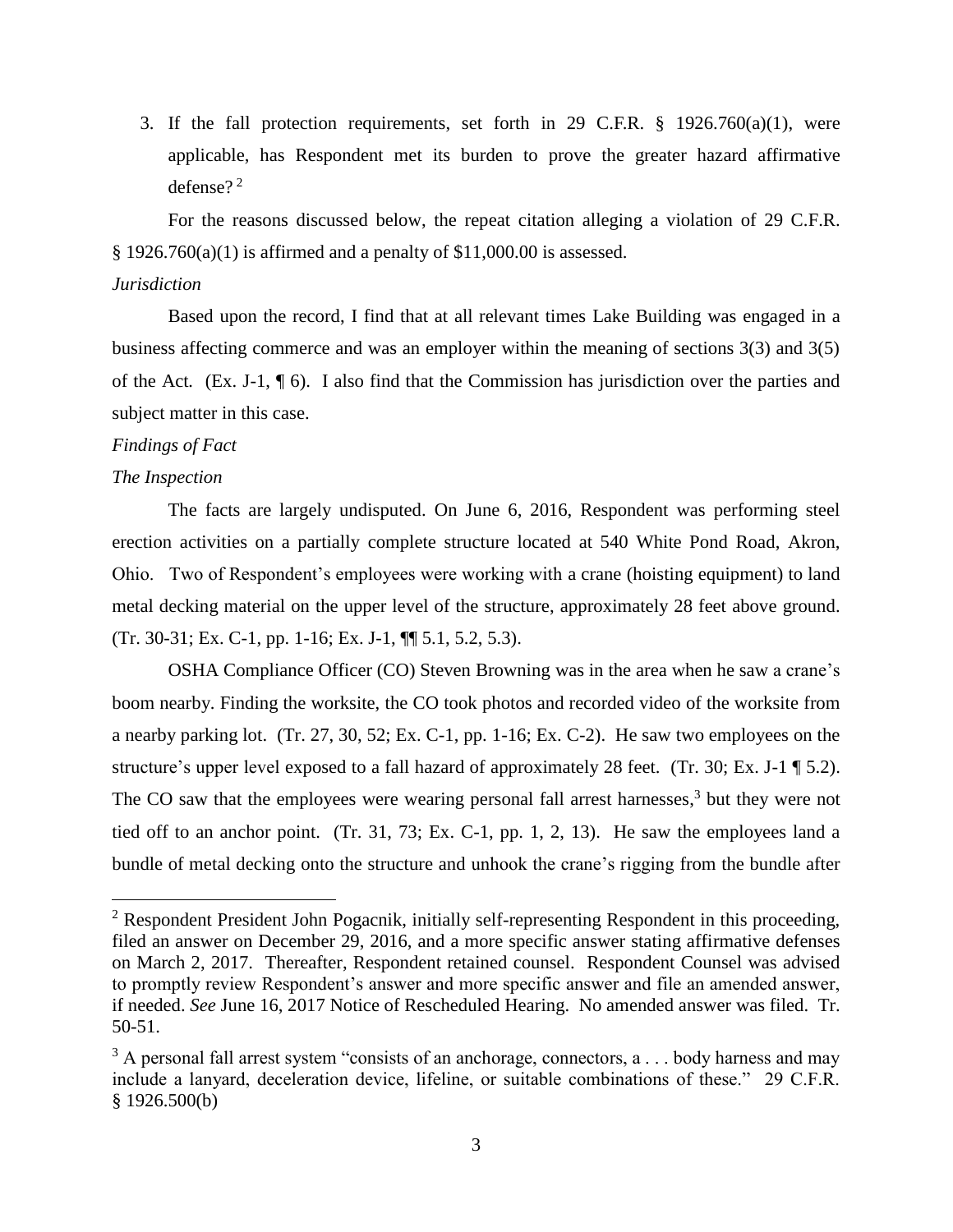it landed. The CO observed no further work related to the decking bundles, such as unbundling or attaching the individual metal decking panels. It appeared to the CO that additional steps in the building process were needed before the decking panels could be connected to the structure. (Tr. 36-38).

The CO entered the worksite and received permission from the general contractor (GC) to inspect the worksite. (Tr. 39). The GC helped the CO measure the height of the structure's upper level at 28 feet, which was verified by the onsite engineering blueprints. (Tr. 41-42). The GC identified Lake Building as the employer of the employees working on the structure's upper level. (Tr. 39). The GC introduced the CO to Lake Building foreman Henry Brettrager. (Tr. 40). The CO recognized Mr. Brettrager as the person who had been standing on the ground next to the building where the employees were working, when the CO recorded video of the worksite. (Tr. 34, 40; Ex. C-2).

Foreman Brettrager told the CO that the two employees working on the structure's upper level were journeyman ironworkers. They had not attached their fall protection to an anchor point because the foreman believed that under the requirements of the steel erection standard, Subpart R, ironworkers did not have to be tied off when performing "connector work" at heights less than 30 feet above ground. (Tr. 41).

The ironworkers came down from the structure's roof and spoke to the CO. Both ironworkers told the CO they carried a "beamer," a fall protection device, that allowed them to anchor their fall arrest harnesses to the structural steel. (Tr. 73-74, 96; *See generally*, Tr. 199- 200; Ex. R-4, p. 5).

During the inspection, CO Browning saw no evidence that an exception to the Subpart R fall protection requirements applied to the work performed. He recommended that a citation issue for lack of fall protection. (Tr. 43).

### *The Steel Erection Process*

The multi-story steel erection process, as described in the rulemaking preamble to Subpart R, begins by anchoring a group of two-story columns (vertical members) to a foundation.

Initially, vertical members, referred to as columns, are *anchored* to the foundation. The columns are then *connected* with solid web beams or steel joists and joist girders to form an open bay. In a multi-story building, the columns are usually two stories high. These structural members are *set* by connectors in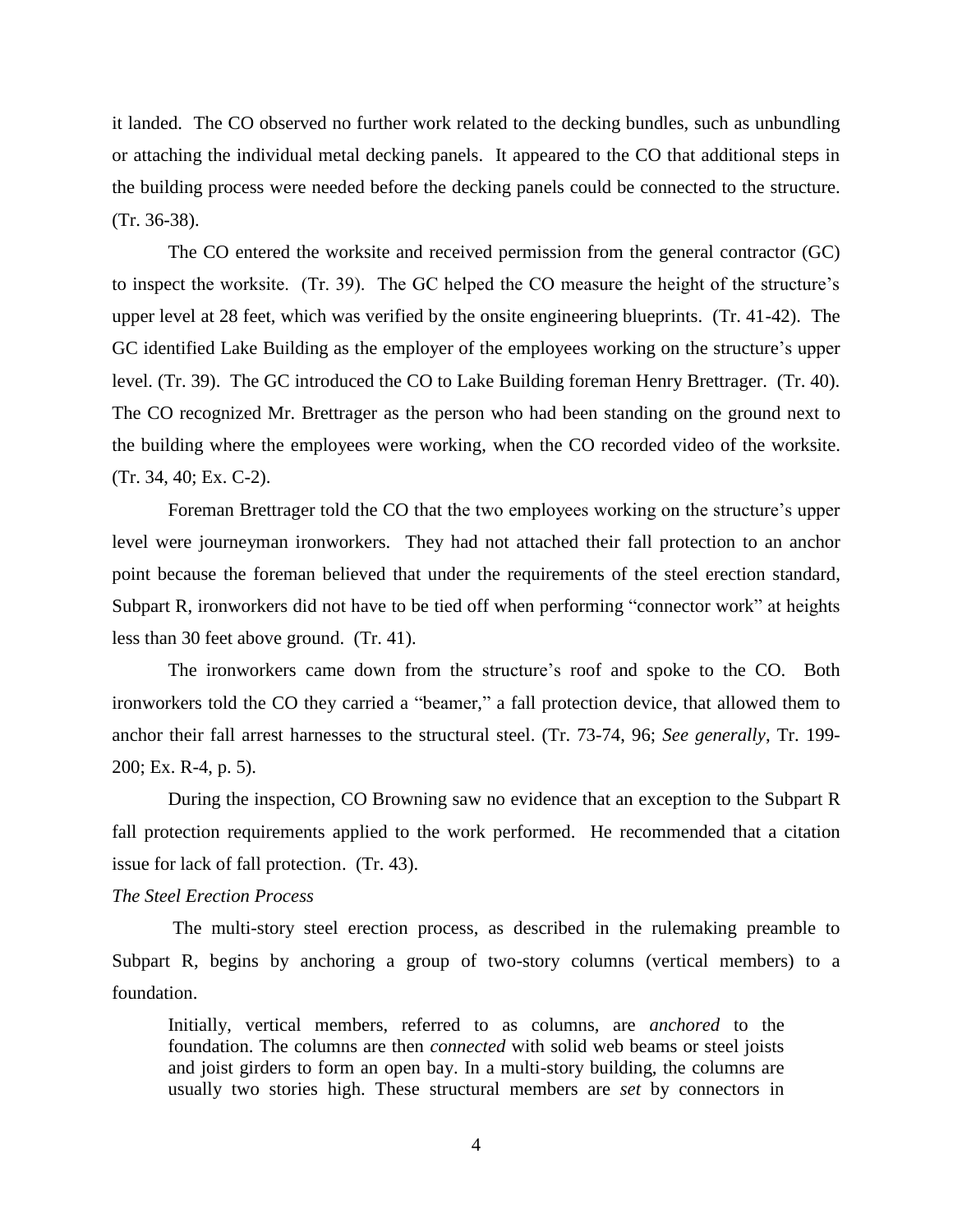conjunction with a hoisting device (typically a crane). When the two-story columns are *set in place*, the connector *installs* the header beams at the first level, which forms the first bay. Each floor is typically 12.5 to 15 feet in height. After an exterior bay is formed ("boxing the bay"), the filler beams or joists are *placed*  in the bay. The connector then ascends the column to the next level, where the exterior members are *connected* to form a bay, and so on. The floor or roof decking process basically consists of hoisting and *landing* of deck bundles and the *placement* and *securing* of the metal decking panels.

*Safety Standards for Steel Erection*, *Final Rule,* 66 Fed. Reg. 5196, 5243 (Jan. 18, 2001) (*Steel Erection Final Rule Preamble*) (emphasis regarding "placing" and "connecting" activities added).

At this worksite, the building's construction was scheduled in two phases— the right side of the building (sequence 100) and the left side of the building (sequence 200). The building was erected starting from the back of the building and working toward the front where the crane was stationed. (Tr. 119). Each floor was approximately 14 feet high. (Tr. 108). Beams were installed, forming a bay, that connected the two back rows of vertical columns. (Tr. 121). Joists were installed between the beams, forming a structural network for that level's decking floor. (Tr. 121). Bundles of decking material were then hoisted onto the beams with a crane. (Tr. 121). This process was repeated for the next level, forming the roof of the structure. (Tr. 122). Lake Building's employees were landing decking bundles on the beams at the structure's roof level when the CO arrived. (Tr. 126-27). Once landed on the structure, the employees unhooked the rigging materials from the decking bundles. (Tr. 37). Each bundle consisted of 25-30 individual metal decking panels. (Tr. 99).

Nothing would be done with these decking bundles until later, after structural components were fully installed. The structural components would be put in place, the ironworkers would "plumb" or "square" the building, stuff all the bolts, and install bridging. (Tr. 67, 101, 103, 128-29). After the building was squared, bolted, and bridged, the individual metal decking panels would be removed from the bundles and connected on each level forming the deck (floor) of the second level and the roof deck.<sup>4</sup> (Tr. 99, 128-29). At this worksite, the

l

<sup>&</sup>lt;sup>4</sup> "Q. Would you ever install any portion of the decking before the building was completely erected, bolted and plumbed? A. Not until that portion was up. Otherwise, it doesn't happen." (Tr. 129, testimony of foreman Brettrager).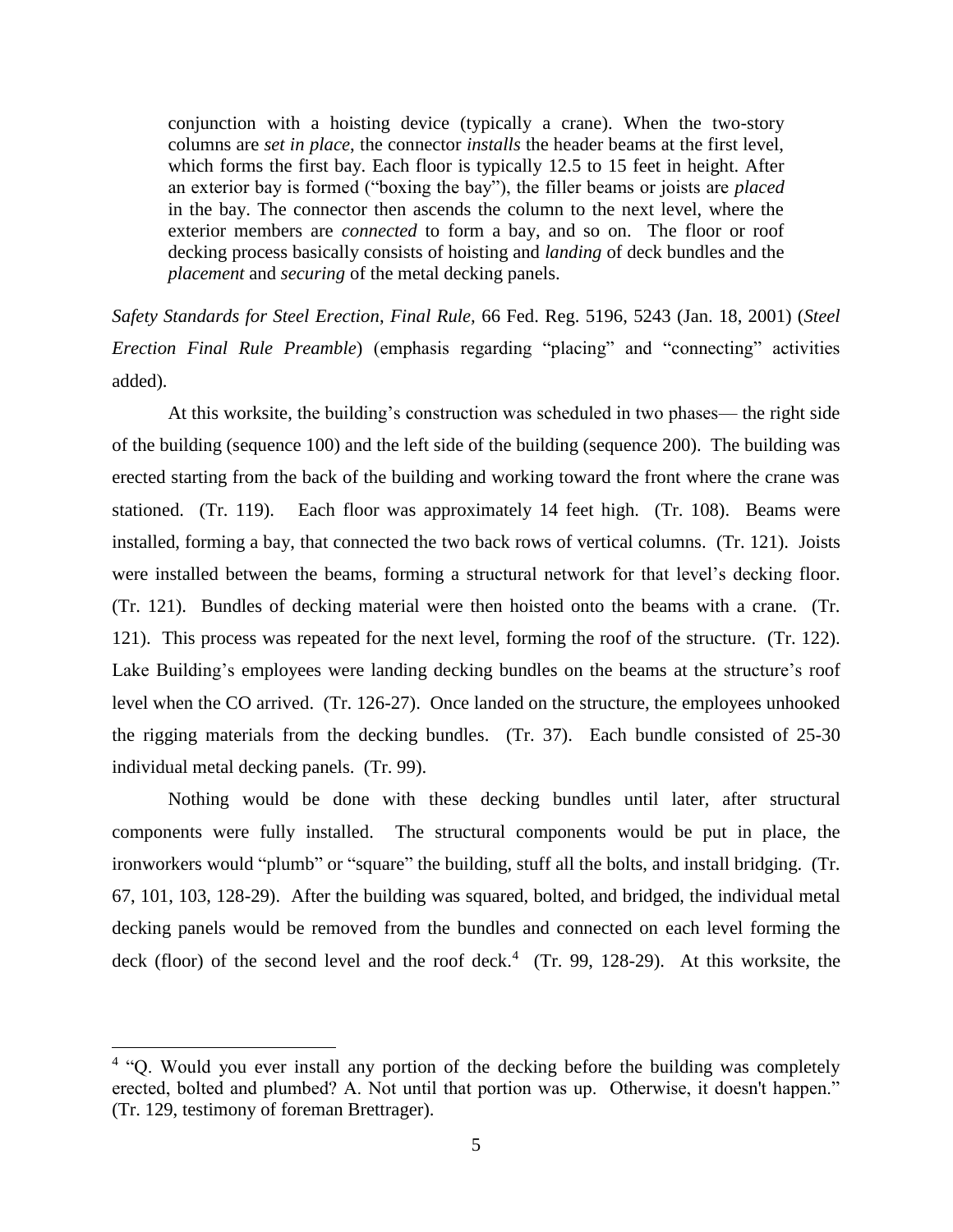individual decking panels would be attached to the structure much later, possibly two weeks, after the bundles had been landed on the structure. (Tr. 99).

*The Secretary's Burden of Proof*

To establish a violation of an OSHA standard, the Secretary must prove that: (1) the cited standard applies; (2) the terms of the standard were violated; (3) one or more employees had access to the cited condition; and (4) the employer knew, or with the exercise of reasonable diligence could have known, of the violative condition. *Astra Pharm. Prods*., *Inc.*, 9 BNA OSHC 2126, 2129 (No. 78-6247, 1981), *aff'd in relevant part,* 681 F.2d 69 (1st Cir. 1982).

*Analysis*

Citation 2, Item  $1 -$  Alleged repeat violation of 29 C.F.R. § 1926.760(a)(1)

Subpart R steel erection standard 29 C.F.R. § 1926.760(a)(1) states, in part:

**Fall protection***. (a) General requirements. (1) Except as provided by paragraph* (a)(3) of this section, each employee engaged in a steel erection activity who is on a walking/working surface with an unprotected side or edge more than 15 feet (4.6 m) above a lower level shall be protected from fall hazards by guardrail systems, safety net systems, personal fall arrest systems, positioning device systems or fall restraint systems.

**. . . .** 

*(a)(3) Connectors* and employees working in controlled decking zones shall be protected from fall hazards as provided in paragraphs (b) and (c) of this section, respectively. 29 C.F.R. § 1926.760(a)(3).

(emphasis added.)

The Secretary alleges that, on or about June 6, 2016, two employees were exposed to fall hazards of approximately 28 feet when Respondent did not ensure proper fall protection was used during steel erection activities including, but not limited to, hoisting and landing metal decking bundles on a structural steel building. Complaint, p. 7.

Respondent contends that the fall protection requirements of 29 C.F.R. § 1926.760(a)(1) did not apply to employees working on the structure's upper level at the time of the OSHA inspection. At that time, Respondent was using a crane to hoist bundles of metal decking onto the structure's roof. Respondent's employees were engaged in landing the metal decking bundles on the structural beam and disconnecting the crane's rigging material from the bundles. Respondent contends that employees were working as "connectors," as defined in 29 C.F.R. §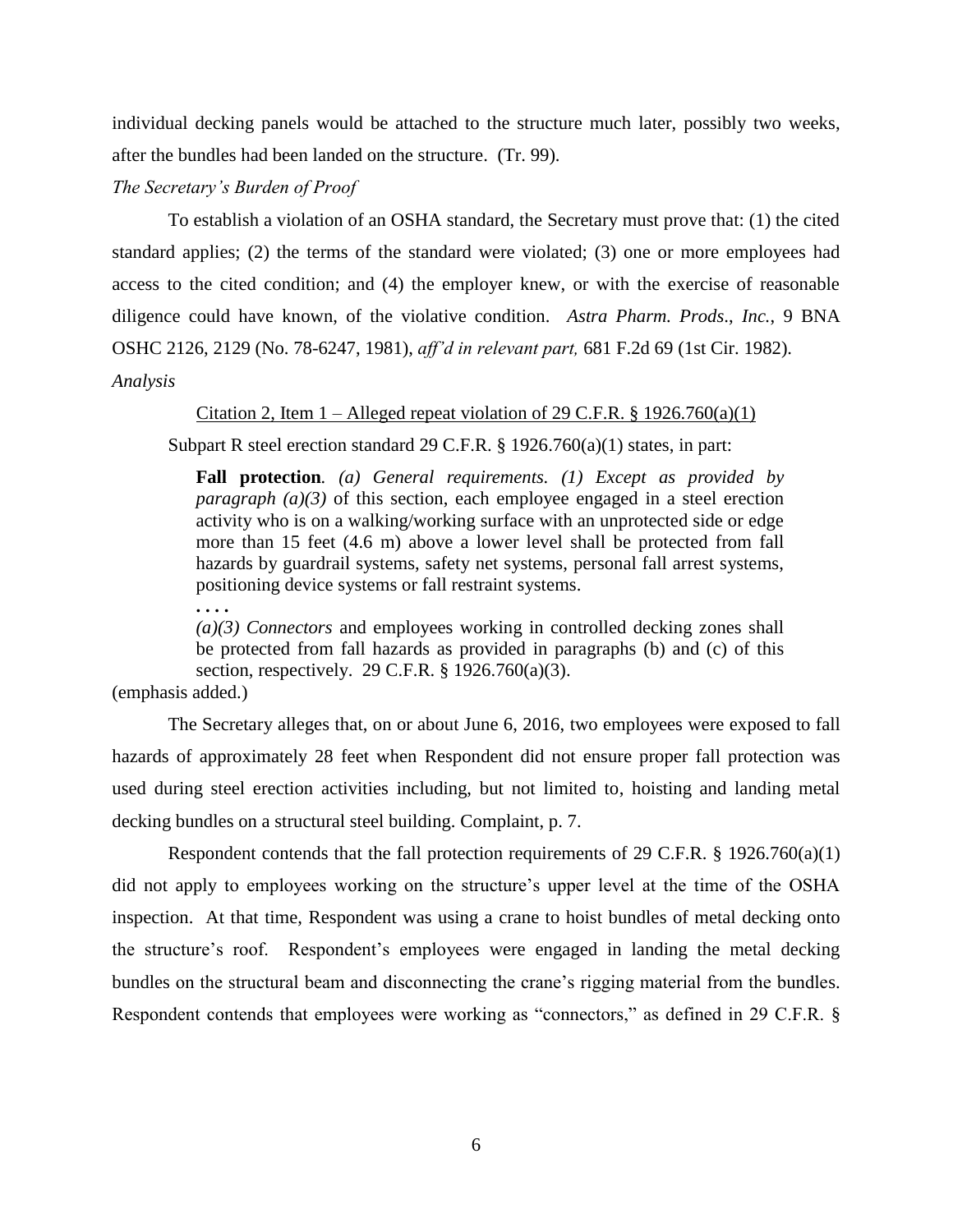1926.751, and covered by the "connector exception" to the Subpart R fall protection requirements set forth in 29 C.F.R.  $\S$  1926.760(b).<sup>5</sup>

For the following reasons, I find that the Secretary established a violation of the cited standard, 29 C.F.R. § 1926.760(a)(1).

## *The standard applies.*

l

The principal issue is whether Respondent's two employees working on the upper level of the steel structure, at the time of the OSHA inspection, were engaged in a work activity that meets the definition of connector.<sup>6</sup> The steel erection standard defines "connector" as "an employee who, working with hoisting equipment, is *placing and connecting* structural members and/or components." 29 C.F.R. § 1926.751 (emphasis added). For the reasons set forth below, I find the employees were not "connectors" and the cited standard applies.

Respondent asserts both employees were connectors and, therefore, covered by the connector exception. When working at heights over 15 feet and up to 30 feet above a lower level, the connector exception provides a connector with the option to work without attaching the personal fall arrest system, worn by the connector, to an anchor point. In other words, the connector is provided the option to work without being tied off. Because Respondent seeks the benefit of an exception to the cited standard, it is Respondent's burden to show the exception applies. *Kaspar Wire Works, Inc.*, 18 BNA OSHC 2178, 2194 (No. 90-2775, 2000) *aff'd*, 268 F.3d 1123 (D.C. Cir. 2001) (citations omitted).

The Secretary asserts employees must be engaged in both "placing" and "connecting" structural materials to meet the definition of connector. The Secretary asserts that the Lake

 $5$  Subpart R standard 29 C.F.R. § 1926.760(b) states:

*Connectors.* Each connector shall:

<sup>(1)</sup> Be protected in accordance with paragraph  $(a)(1)$  of this section from fall hazards of more than two stories or 30 feet (9.1m) above a lower level, whichever is less;

<sup>(2)</sup> Have completed connector training in accordance with §1926.761; and

<sup>(3)</sup> Be provided, at heights over 15 and up to 30 feet above a lower level, with a personal fall arrest system, positioning device system or fall restraint system and wear the equipment necessary to be able to be tied off; or be provided with other means of protection from fall hazards in accordance with paragraph (a)(1) of this section.

<sup>&</sup>lt;sup>6</sup> The Secretary concedes that if the employees working on the structure's upper level at the time of the inspection are found to be connectors, the requirements of standard 29 C.F.R. § 1926.760(b) were met. (S. Br. 3, n.4).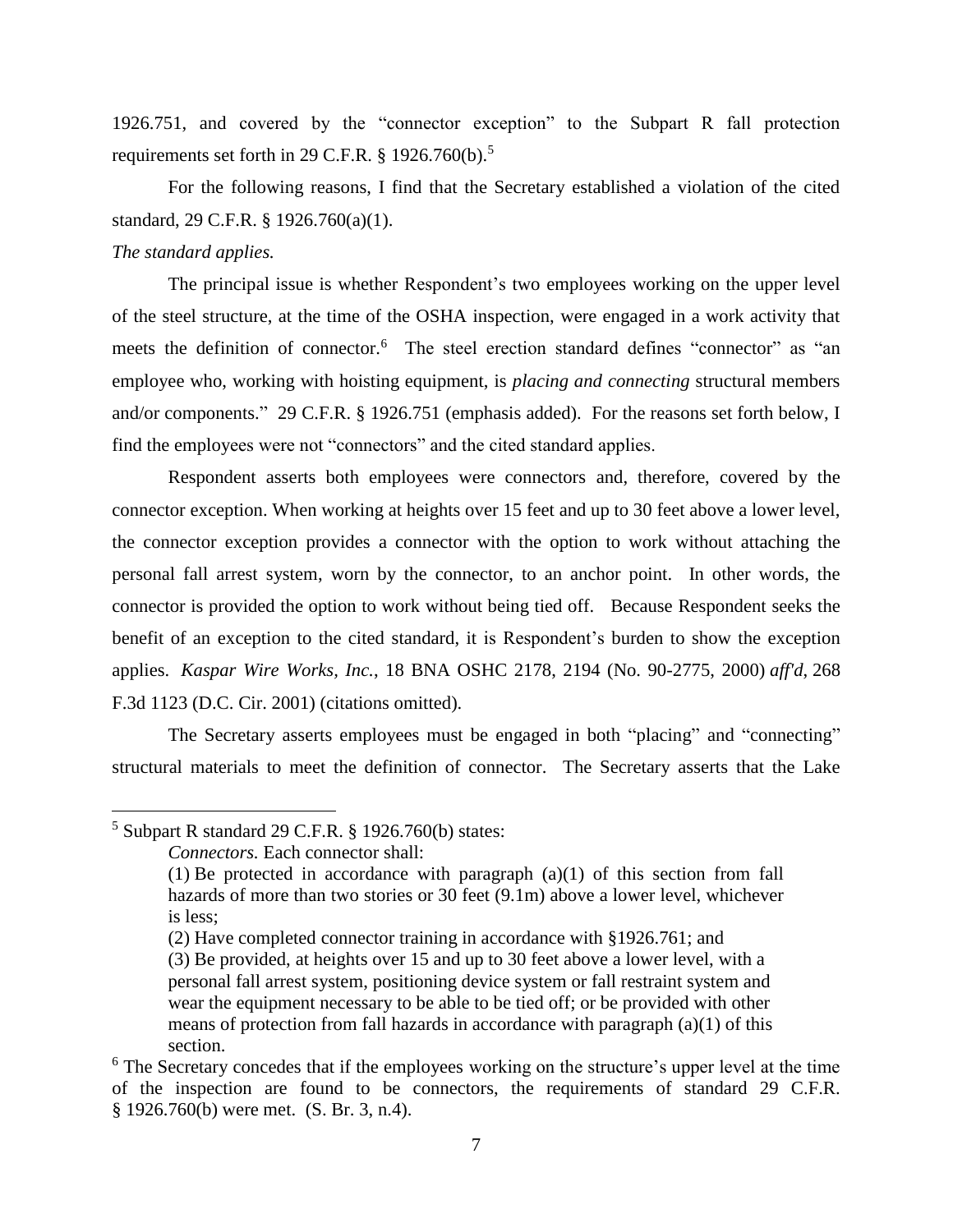Building employees, at the time of the OSHA inspection, did not meet the definition of connector because they were not connecting the metal decking panels to the beams and joists of the structure and, further, connecting the decking materials was not the next step in the work process. Rather, the Lake Building employees were simply landing (placing) the bundles of decking material on the structure. (S. Br. 4).

Respondent states that at the time of the OSHA inspection, Respondent was using a crane to hoist metal decking bundles onto the roof of the structure. Respondent asserts that landing the metal decking bundles is a connecting activity, so its employees did meet the definition of connector. (R. Br. 18).

Each party contends that its position is supported by the plain language of the standard and the standard's rulemaking preamble. Additionally, Respondent asserts that Commission case law and the common understanding of the steel erection industry support its position that the activity of landing materials is a connecting activity. (R. Br. 11, 19).

In ascertaining the applicability of the cited steel erection fall protection standard to the work of Lake Building's employees at the inspected worksite, the meaning of the "connector" definition, set forth in the standard, must be determined. When interpreting a standard, the first consideration is the plain text of the standard. "If the meaning of the [regulatory] language is 'sufficiently clear,' the inquiry ends there." *Davey Tree Expert*, 25 BNA OSHC 1933, 1934, 1937 (No. 11-2556, 2016*),* quoting *Beverly Healthcare-Hillview,* 21 BNA OSHC 1684, 1685 (No. 04-1091, 2006) (consolidated) (internal citation omitted), *aff'd in relevant part*, 541 F.3d 193 (3d Cir. 2008). The regulatory language is considered ambiguous where the meaning is "not free from doubt." *Martin v. OSHRC* (*CF&I*), 499 U.S. 144, 150-51 (1991). Where the regulatory language is ambiguous, the Secretary's interpretation of its own regulations is "entitled to substantial deference" where the interpretation is "consistent with the regulatory language and is otherwise *reasonable*." *Id*. at 150, 156, 158 (emphasis in original). When considering the reasonableness of the Secretary's interpretation, the Commission may consult the regulation's preamble, the promulgation of interpretive rules, and agency enforcement guidelines*. Id.* at 157.

"Where the language of the standard itself is not explicit on the matter in issue," the Commission will look to the standard's legislative history. *Superior Rigging & Erecting Co*., 18 BNA OSHC 2089, 2091 (No. 96-0126, 2000) (*Superior Rigging*). The preamble to the standard provides the "most authoritative evidence of the meaning of the standard." *Id*. Where the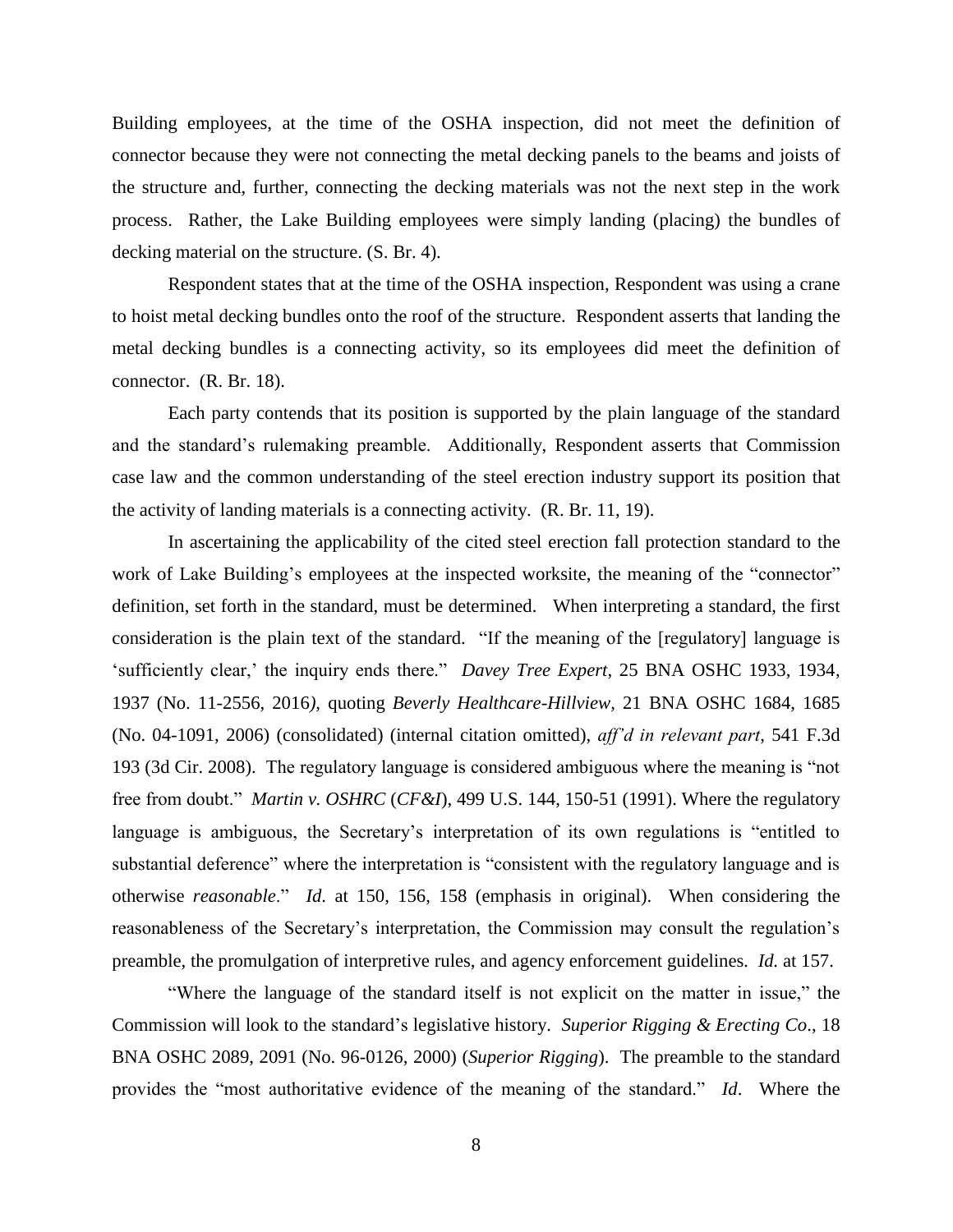language of the standard is clear and unambiguous, as defined by the legislative history, industry custom and practice is not relevant*. Id.,* 18 BNA OSHC at 2091, *citing Cleveland Consol., Inc.,* 13 BNA OSHC 1114, 1117 (No. 84-696, 1987) (*Cleveland*) (internal citation omitted).

When interpreting terms that are disputed, the Commission looks to "the provisions of the whole law, and to its object and policy." *Phoenix Roofing, Inc.,* 17 BNA OSHC 1076, 1077 (No. 90-2148, 1995). The Commission applies the rule of statutory construction that "each part or section should be construed in connection with every other part or section so as to produce a harmonious whole." *Morrison-Knudsen Co. / Yonkers Contracting Co*., 16 BNA OSHC 1105, 1108 (No. 88-572, 1993) (citation omitted). *See Davey Tree*, 25 BNA OSHC at 1934. *See generally, General Motors, Delco Chassis Div.*, 17 BNA OSHC 1217, 1220 (No. 91-2973, 1995) (consolidated) (effect must be given to every clause and word in defining a standard's application), *aff'd*, 89 F.3d 313 (6th Cir. 1996).

## *Text of the standard is clear*

I find the plain text and meaning of the standard requires employees to be engaged in both "placing and connecting" structural members and/or components, while hoisting equipment is in use, to meet the definition of connector. Thus, an employee is a "connector" only when all elements of the definition are fulfilled. To determine if the connector exception applies, the activity of the employee at the worksite must be evaluated. Here, employees were only engaged in placing, not connecting, the metal decking bundles. Therefore, the employees were not engaged in the required activities to be connectors and the connector exception did not apply.

There are three key elements to consider when determining whether an employee meets the definition of a "connector."<sup>7</sup> The first is a requirement that the employee be working with hoisting equipment, the second is that the activity must be placing *and* connecting work, and finally, the material must be either a structural member or a structural component. Here, there is no dispute as to the first and third elements; employees were working with hoisting equipment and the material, metal decking, was a structural member. $8$  The Respondent disputes that an

8 29 C.F.R. § 1926.751 states:

 $\frac{7}{1}$  Connector is defined as "an employee who, working with hoisting equipment is placing and connecting structural members and/or components." 29 C.F.R. § 1926.751.

Structural steel means a steel member, or a member made of a substitute material (such as, but not limited to, fiberglass, aluminum or composite members). These members include, but are not limited to, steel joists, joist girders, purlins,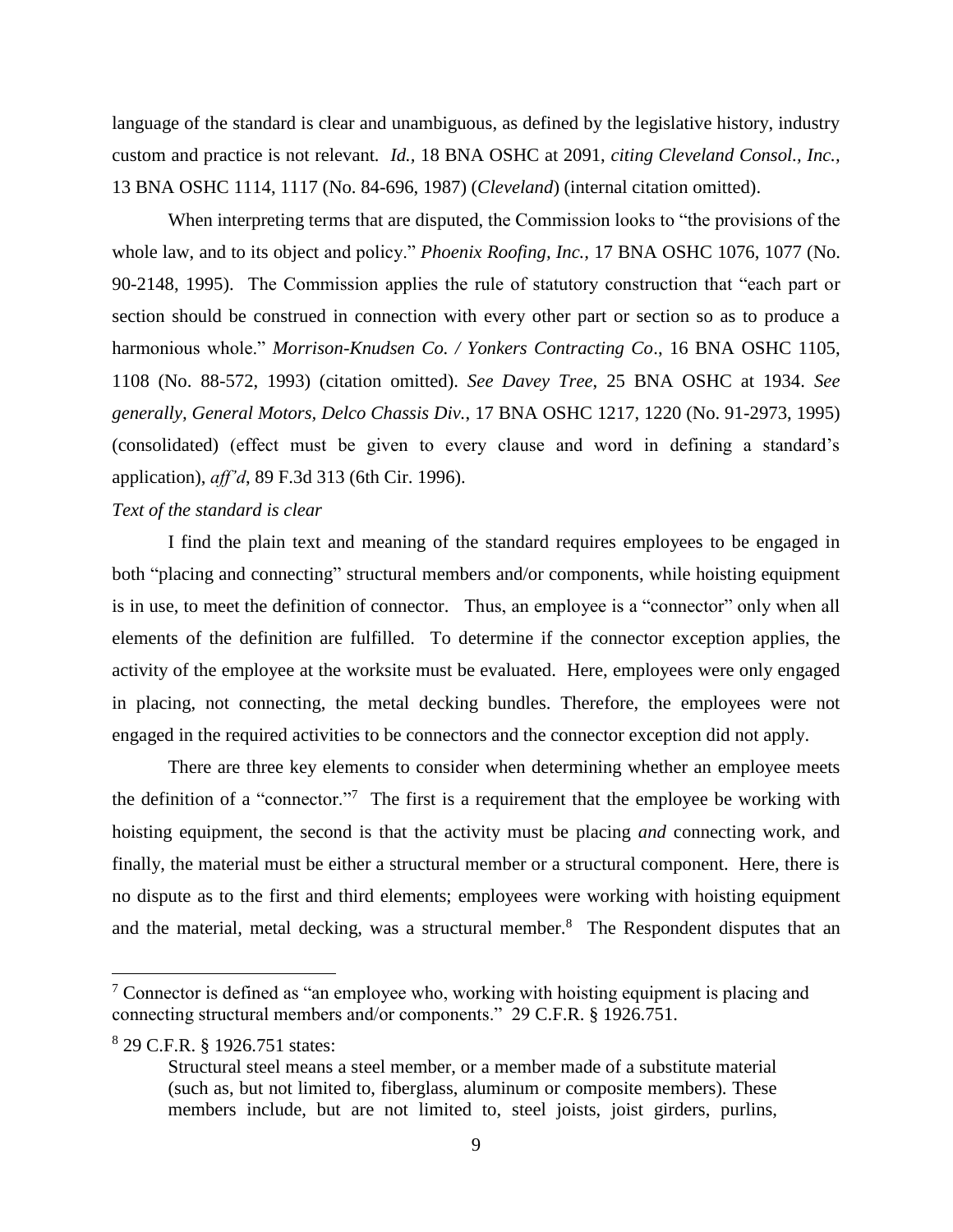employee must be engaged in both placing *and* connecting decking material to meet the definition of connector. Instead, the Respondent asserts that placing (landing) the decking material alone is connecting activity.

The plain language of the connector definition requires that an employee must be both placing "and" connecting. Placing materials, alone, is not sufficient. The word "and" cannot be ignored. "Under accepted canons of statutory interpretation, we must interpret statutes as a whole, giving effect to each word and making every effort not to interpret a provision in a manner that renders other provisions of the same statute inconsistent, meaningless or superfluous." *Lake Cumberland Tr., Inc. v. U.S. E.P.A.*, 954 F.2d 1218, 1222 (6th Cir. 1992). *See Davey Tree*, 25 BNA OSHC at 1934, 1936 (The definition of "logging operations," in standard 1910.266(c), described as "operations associated with felling and moving trees," plainly refers to a process that involves both felling and moving: the word "and" should not be read as the word "or."). In ordinary usage, the conjunction "and" is an additive conjunction; thus, both elements must be satisfied to equal the outcome. Under the ordinary meaning, the standard requires that both activities—"placing and connecting"—be performed.

Respondent disagrees. Instead, Respondent asserts that "and" means "in addition to" or "as well as." In other words, Respondent asserts that the connector exception applies to employees who are either placing or connecting materials. (R. Br. 10-11). To support this assertion, Respondent relies on *Crown Pacific*, 18 BNA OSHC 1568 (No. 97-1606, 1998) (ALJ) (*Crown*) *rev'd, Crown Pacific v. OSHRC*, 197 F.3d 1036, 1038-39 (9th Cir. 1999). I find this case unpersuasive. As an unreviewed administrative law judge decision, *Crown* does not represent Commission precedent. 9 Further, the judge's decision in *Crown* was reversed on appeal by the Ninth Circuit. $10$ 

columns, beams, trusses, splices, seats, metal decking, girts, and all bridging, and cold formed metal framing which is integrated with the structural steel framing of a building.

<sup>9</sup> *Leone Constr. Co*., 3 BNA OSHC 1979, 1981 (No. 4090, 1976) (Unreviewed administrative law judge decisions have no precedential value.).

<sup>&</sup>lt;sup>10</sup> The issue presented in *Crown* was the scope of the general industry standard regarding the servicing of multi-piece and single piece rim wheels used on large vehicles and the applicability of that standard to the cited employer. 29 C.F.R. § 1910.177 *et seq.* The rim wheel serving standard defined "service or servicing*"* to mean "the mounting and demounting of rim wheels, *and related activities* such as inflating, deflating, installing, removing, and handling." 29 C.F.R.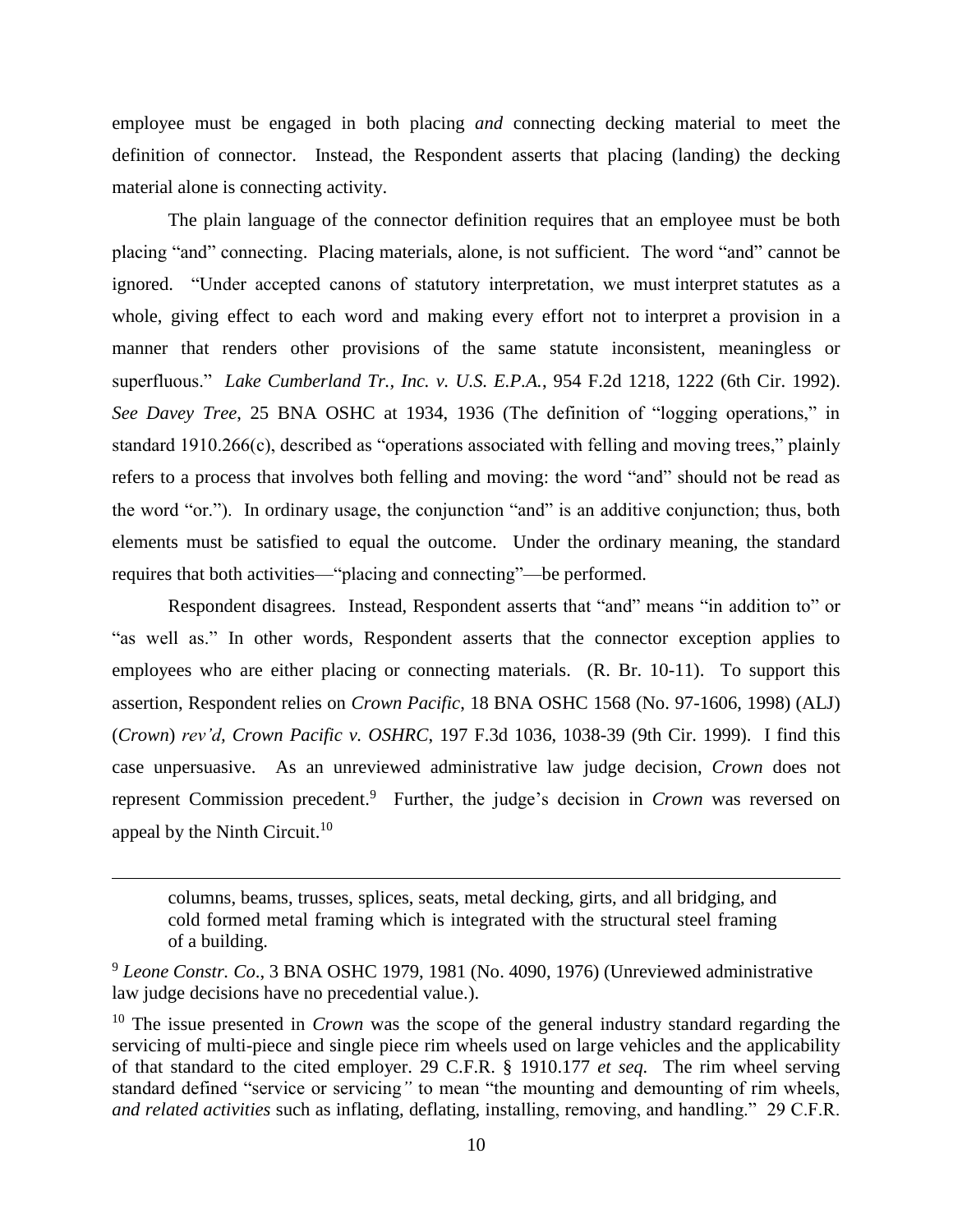Respondent's contention that the word "and" in the definition of connector should be interpreted to mean "in addition to" or "as well as" changes the word "and" in the cited standard into the word "or," so that an employee need only be placing *or* connecting materials. This approach ignores the ordinary meaning of the word "and" in its additive sense. I find that "placing and connecting" does not mean "placing and/or connecting." *See generally, Am. Bankers Ins. Grp. v. United States*, 408 F.3d 1328, 1332 (11th Cir. 2005) citing *Crooks v. Harrelson*, 282 U.S. 55, 58 (1930) ("More specifically, unless the context dictates otherwise, the word 'and' is presumed to be used in its ordinary sense, that is, conjunctively."). I find unsupported Respondent's assertion, that "and" in the definition of connector is not used in the ordinary sense.

The language of the standard itself shows that OSHA did not intend the connector definition to apply when the activity is *either* placing or connecting. Had that been OSHA's objective, it could have simply used "and/or" in the definition, as it did just two words later, where it specified "structural members and/or components." I find the text of the standard itself is clear: the work activity must be placing and connecting to satisfy the definition of connector.

## *The Steel Erection Standard Preamble*

 $\overline{a}$ 

I find the preamble to the steel erection standard<sup>11</sup> also supports the Secretary's position that both placing and connecting must occur to satisfy the definition of "connector." The

<sup>§</sup> 1910.177(b) (emphasis added). In *Crown*, the judge determined the word "and," appearing before "related activities," was broadly intended to mean "as well as; together with; in addition to" the mounting and demounting of rim wheels. Therefore, the judge determined the cited standard was applicable to all employers covered by Part 1910 engaged in servicing multi-piece wheels, even when the employer was only engaged in "related activities," such as the cited employer, but not engaged in mounting or demounting rim wheels. *Crown,* 18 BNA OSHC at 1569.

On appeal, the Ninth Circuit examined the structure of the regulation and found the judge had impermissibly stretched "the plain and natural meaning of words," when the judge found the standard applicable to employers who were not engaged in the business of mounting and demounting tires but were engaged only in the "related activities." The court found there must be a nexus between the primary regulated activity of mounting and demounting and the incidental "related activities." *Crown Pacific v. OSHRC*, 197 F.3d 1036, 1039 (9th Cir. 1999). The Ninth Circuit found the standard did not apply to the cited employer and reversed the underlying decision. *Id*. *Crown* does not support Respondent's position in this case.

 $11$  The Steel Erection Final Rule Preamble describes the development of the rule as a process that included negotiated rule making. The process included the establishment of the Steel Erection Negotiated Rulemaking Advisory Committee (SENRAC) composed of representatives from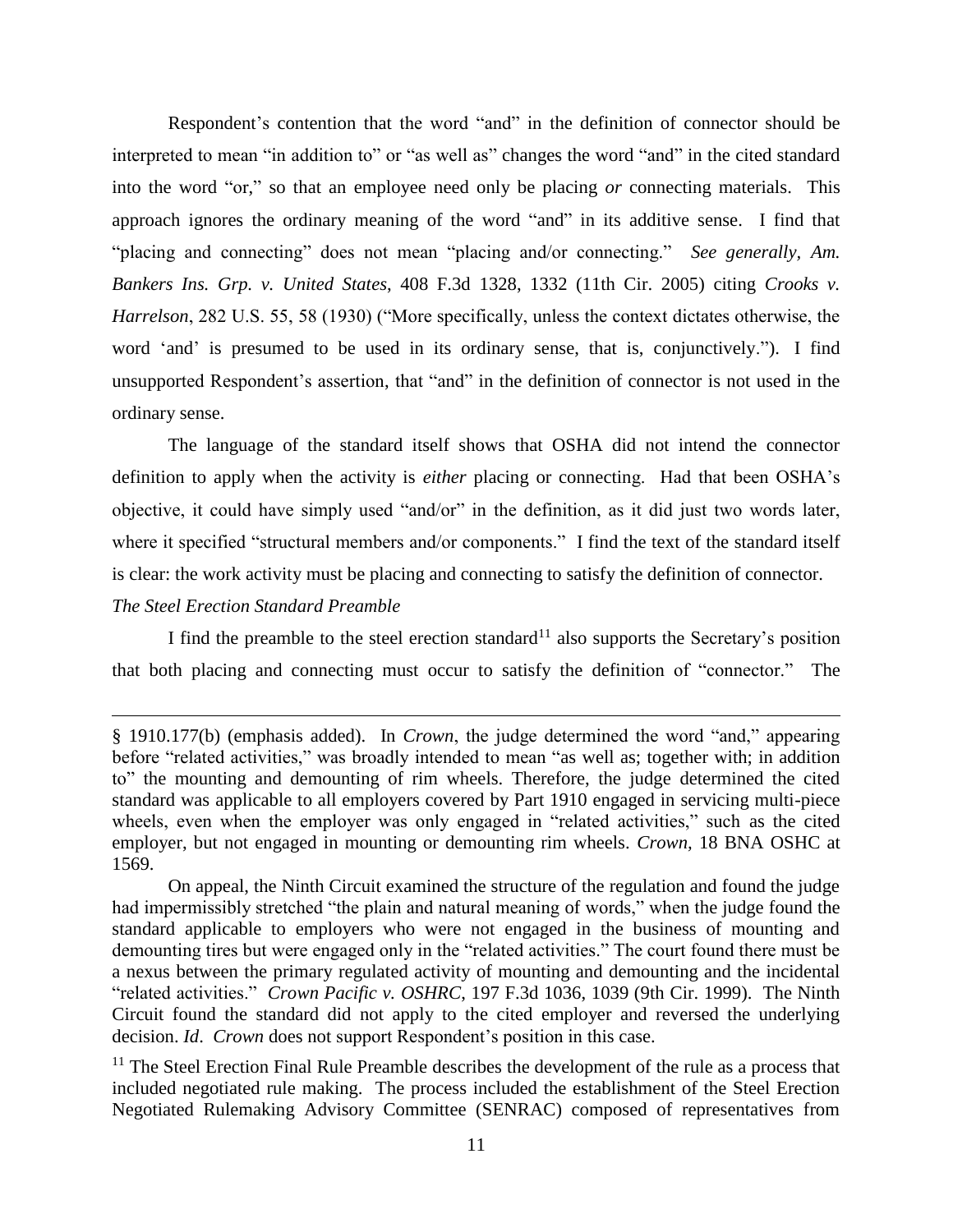preamble specifically states the definition of connector was intended to be "as narrow as possible" because it was related to an exception to the fall protection requirements. *Steel Erection Final Rule Preamble*, 66 Fed. Reg. at 5203. Respondent's interpretation is not congruent with the standard's intent to have the definition of connector, and thus the connector exception, narrowly apply.

OSHA's description of a "bay" assembly in the preamble, quoted supra, illustrates that OSHA considered "placing" and "connecting" to be two discrete activities. *See supra, Steel Erection Process* discussing *Steel Erection Final Rule Preamble*. In the preamble, "placing" activity is described using the words "anchored," "set," "set in place," "placed," "landing," and "placement." Likewise, "connecting" activity is described using the words "connected," "installs," "connected," and "securing." The preamble discussion demonstrates that landing the decking material is not the same as connecting that material to the structure. This preamble discussion illustrates that to meet the definition of connector, and thus qualify for the connector exception, placing and connecting, must be done in conjunction with each other either close in time or sequentially (i.e., each structural member is placed and then connected).

Respondent disagrees. Respondent argues that it is not necessary that both placing and connecting occur to satisfy the connector definition. (R. Br. 17). Respondent contends that "the guiding and placing of the structural materials being hoisted by a crane is, by itself, connecting work, irrespective of whether it is to be immediately attached to the structure." (R. Br. 18). Respondent relies on selective quotes from the preamble to support its belief that the presence of hoisting equipment alone is determinative of whether the connector exception applies.<sup>12</sup>

 $\overline{a}$ 

labor, industry, public interests and government agencies, including OSHA. The final rule was promulgated based on SENRAC negotiations, the record developed during the proposed rule comment period, public hearing, and post-hearing comment period. 66 Fed. Reg. at 5197-98.

<sup>&</sup>lt;sup>12</sup> Regarding the definition of a connector, Respondent references the following preamble excerpt. (R. Br. 16-17).

In one SENRAC meeting, a group of connectors, "uniformly stated that they needed to remain unencumbered when they were working with hoisting equipment and some members recounted personal experiences where they were able to escape collapses and incoming steel only because they were not tied off." 66 Fed. Reg. 5246.

I find this preamble excerpt describes the concerns of one commenter during the rulemaking process. It does not represent OSHA's intended meaning of the standard in its final form.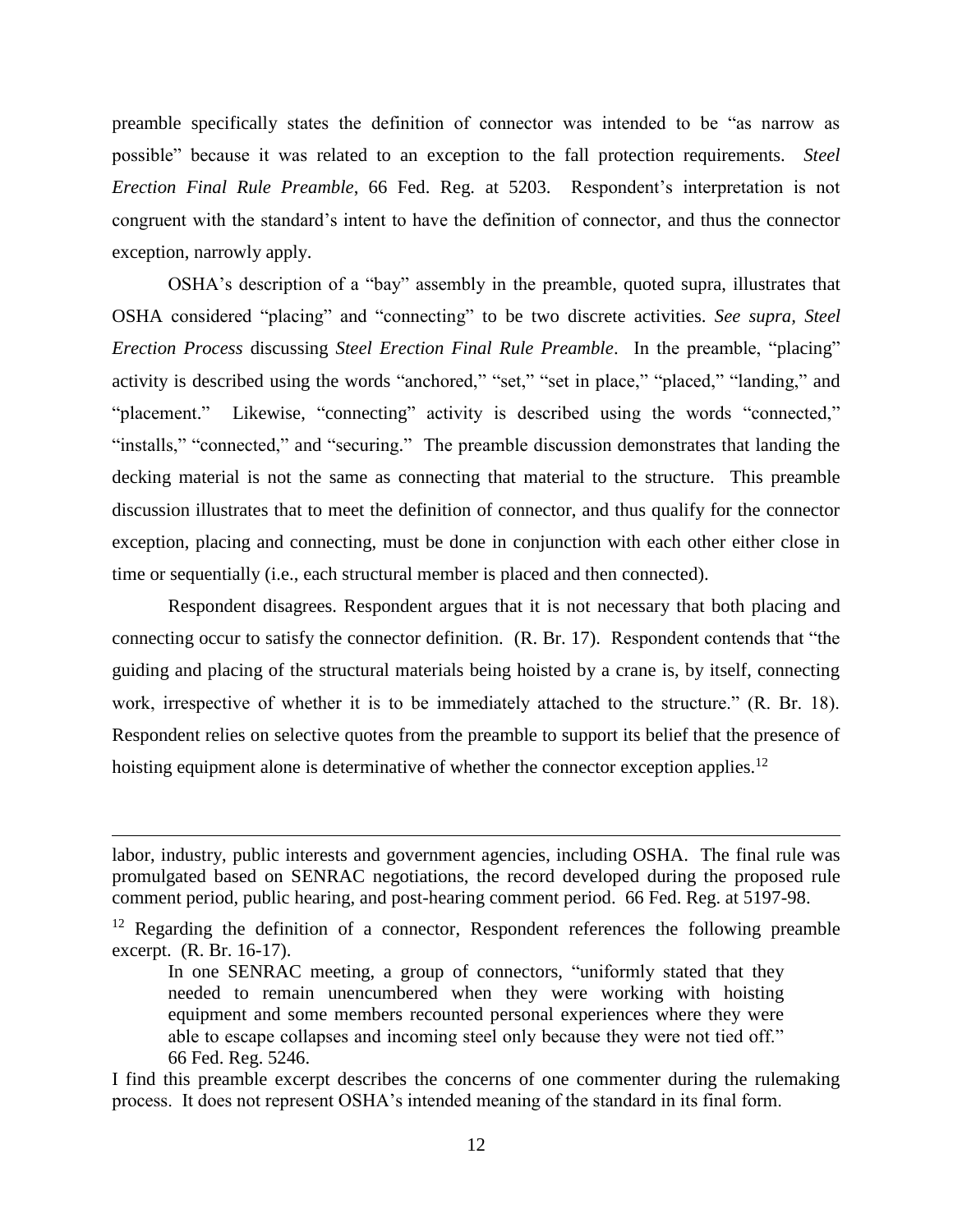SENRAC intended to make this definition as narrow as possible, and the Agency believes that the final definition carries out this intention. The definition is very specific; connecting is distinguished from other steel erection activities by the elements in the definition. For example, spreading and securing bar joists by hand would *not be considered connecting, since that work is not done "with hoisting equipment."* Therefore, *an employee is a "connector" only when working with "hoisting equipment."* This includes placing components as they are received from hoisting equipment, and then connecting those components while hoisting equipment is overhead.

*Steel Erection Final Rule Preamble* at 66 Fed. Reg. at 5203 (emphasis in Respondent's Brief p. 17).

The preamble excerpt above was OSHA's response to a commenter's concern that the connector exception for fall protection, as written in the proposed rule, $^{13}$  might be too broad and include too many steel erection activities. In context, the preamble does not support Respondent's contention.

OSHA's preamble discussion quoted above was focused on two points. First, that all the elements in the definition of connector must be applied ("connecting is distinguished from other steel erection activities by the elements in the definition"). And second, emphasizing that hoisting equipment must always be present for the definition of connector to apply ("only when working with "hoisting equipment"). In the above example of spreading and securing bar joists, the elements of placing (spreading) and connecting (securing) were met, but the element of hoisting equipment was not. Therefore, the described work activity did not meet the definition of "connector." In other words, the purpose of this preamble discussion was to emphasize that each element in the definition of "connector" must be satisfied, including the element of hoisting equipment.

<sup>13</sup> OSHA's position as set forth in the preamble of the *proposed* rule states: [r]egardless of job title, when an employee has finished the "connecting" phase and is performing other steel erection activities (such as detailing, bolting-up and decking), the employee would no longer be considered a "connector" for the purposes of the exception to paragraph  $(a)(1)$  of this section and would have to be protected from fall hazards in accordance with paragraph (a)(1) or paragraph (c) of this section.

*Safety Standards for Steel Erection*, *Proposed Rule,* 63 Fed. Reg. 43452, 43480 (Aug. 13, 1998) (*Steel Erection Proposed Rule Preamble*). The definition of connector in the proposed rule is the same as in the final rule. *Id.* at 43501*.*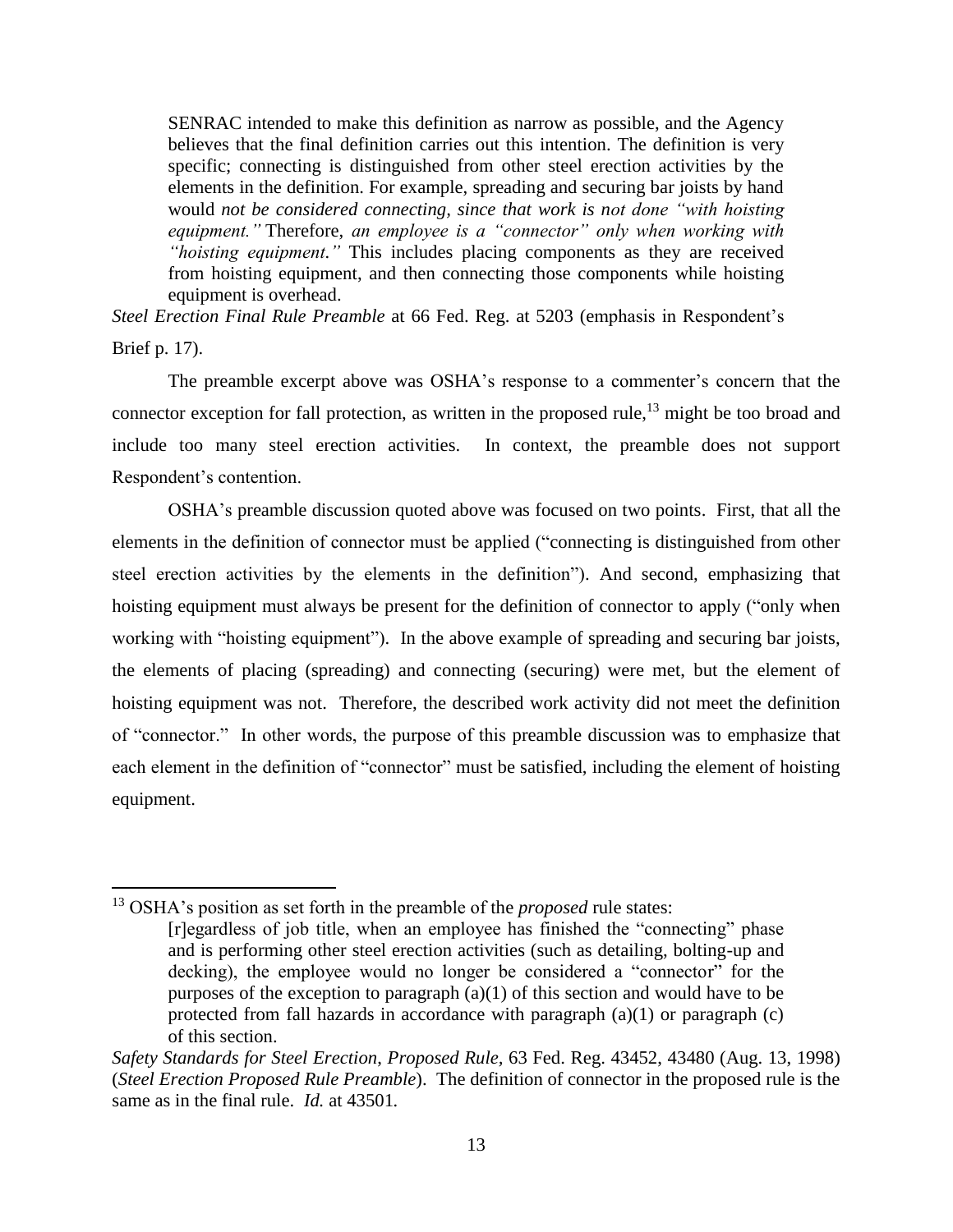As a broad point, I note that Respondent seems to believe the job title of connector, as used by employers, controls whether the connector exception applies.<sup>14</sup> This is incorrect. In the standard, connector is defined by the work tasks performed, not by an employee's job title. To this point, OSHA acknowledges that, "employers of connectors are *partly* excepted from the general rule." *Steel Erection Final Rule Preamble*, 66 Fed. Reg. at 5245 (emphasis added)*.* Thus, a job title of connector is not determinative.

Respondent's assertion, that the preamble supports a position that OSHA intended the landing of structural members alone to be the same as or included within the activity of connecting, is rejected. Contrary to Respondent's argument, the preamble does not state that the sole activity of landing the structural members is a connecting activity.

### *Interpretative statements and enforcement guidelines*

 $\overline{\phantom{a}}$ 

When considering the reasonableness of the Secretary's interpretation, the Commission may consult the agency's interpretive statements and agency enforcement guidelines. *See CF & I,* 499 U.S. at 157. OSHA's enforcement directive, CPL 02-01-034, "describes OSHA's inspection policy and procedures and provides clarification to ensure uniform enforcement by field enforcement personnel of the steel erection standards for construction." OSHA Instruction, CPL 02-01-034, *Inspection policy and procedures for OSHA's steel erection standards for construction*, March 22, 2002 (*Directive*). The Directive does not address the issue presented in this case: whether employees are connectors, covered by the connector exception to the fall protection requirements in the steel erection standard, when employees are working to land decking bundles alone without also connecting structural members. The Directive is consistent with the Secretary's interpretation that all elements of the connector definition must be satisfied for the fall protection exception to apply.<sup>15</sup>

<sup>&</sup>lt;sup>14</sup> Respondent's expert, Steven Rank, testified extensively on his role as member of the SENRAC committee that helped develop the steel erection rule proposed in 1998, that was the basis for the final steel erection standard published in January 2001. Preambles to the proposed and final rules include information about the SENRAC committee's discussions and recommendations. The preambles provide contemporaneous documentation of the rulemaking process and committee recommendations and, therefore, provide a more reliable description of the proceedings than Mr. Rank's memory. (Tr. 176-78, 180-81).

<sup>&</sup>lt;sup>15</sup> For example, the Directive states that "the process of connecting includes moving on the steel to and from initial and subsequent points at which beam connections are made," while the crane is getting the next beam. Therefore, while engaged in this activity, working above 15 feet, the connector need not be tied off. This query specifically concerns an ironworker engaged in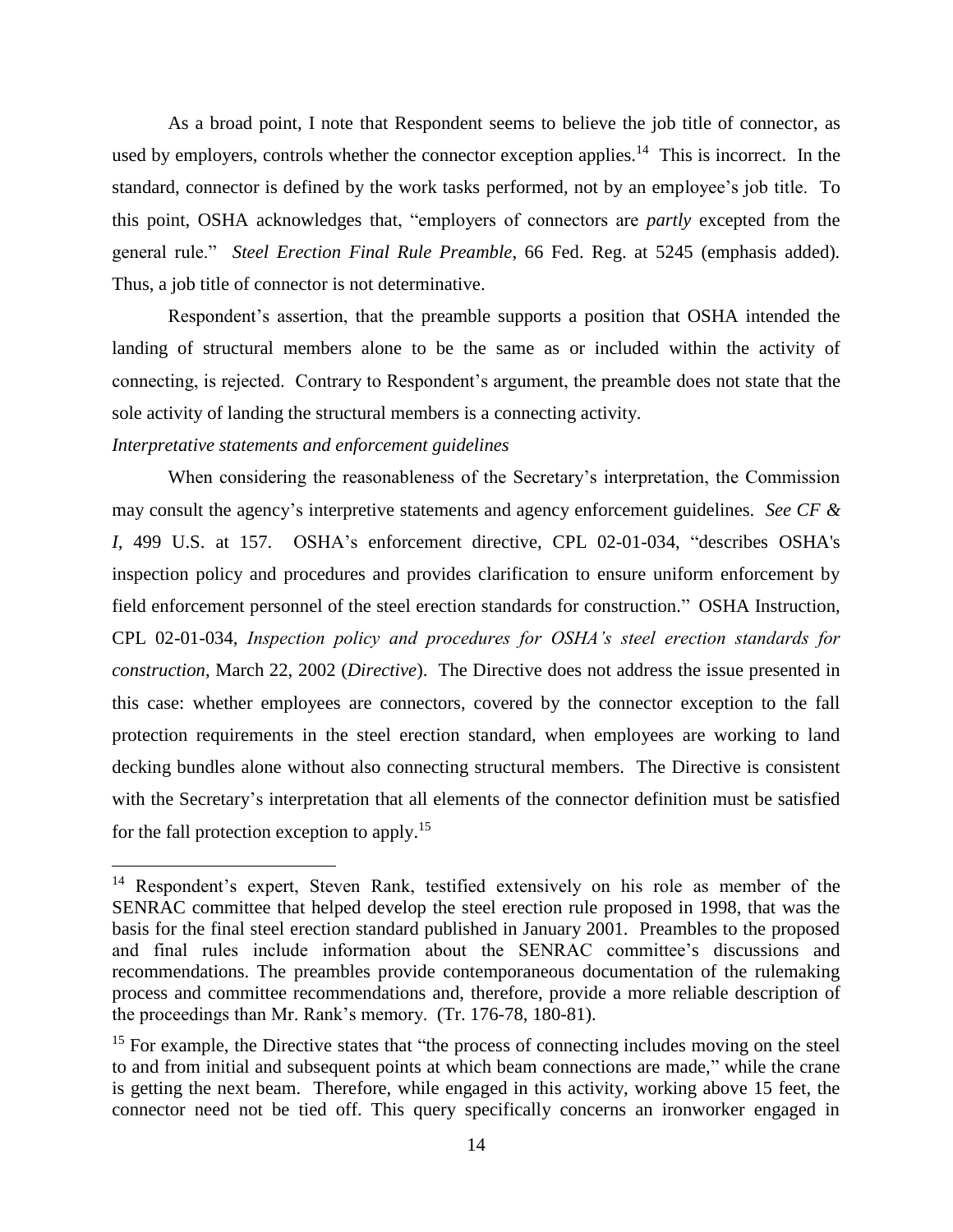For the reasons discussed above, I find the Secretary's interpretation of the connector definition in the steel erection standard, Subpart R, to be reasonable. I find that OSHA intended the connector exception to apply narrowly and only when all the elements of the connector definition were met.

## *Case law is not inconsistent with the Secretary's reasonable interpretation.*

Respondent asserts that *Sawyer Steel*, *Inc.*, 21 BNA OSHC 1196 (No. 04-0429, 2004) (ALJ) (*Sawyer*), has direct application to the instant case. 16 Respondent asserts that in *Sawyer* the judge determined that an ironworker was a "connector" where the ironworker was working directly with a rented crane to guide bundles of angle iron onto structural steel joists, to be put in place later for roofers to lay the decking. (R. Br. 11-12).

*Sawyer* does not support Respondent's position that the activity in question in the instant case, installing metal decking bundles weeks after the bundles are landed onto a structure, qualifies as an activity to satisfy the definition of "connector." I find the activity engaged in by Lake Builder's ironworkers at the time of the OSHA inspection in this case, is not identical to the work activity described in *Sawyer.* Further, as an unreviewed administrative law judge decision, *Sawyer* does not represent Commission precedent.

In *Sawyer*, three ironworkers were working on structural steel without fall protection. An ironworker was guiding a load of angle iron being hoisted onto a structural steel joist. The ironworker fell to his death because the joist he sat on had been inadequately secured and gave

placing and connecting structural members, working with hoisting equipment, satisfying all elements of the connector exception. *Directive* at Chapter 4 "Questions and Answers," Question 43. (Tr. 65; R. Br. 17-18; R. Ex. 15, p. 22 of 36).

The Directive states that when all elements of the connector definition are not present, fall protection is required. The Directive states that the connector exception normally will not apply to workers installing horizontal bridging at a height of 20 feet, on a single-story building. Horizontal bridging is not erection bridging and typically workers will not work with hoisting equipment when installing horizontal bridging. Therefore, the workers are required to have fall protection in accordance with Section 1926.760(a)(1*). Id.* at Question 34. (R. Br. 17-18; R. Ex. 15, p. 21 of 36).

The Secretary notes that the Directive states that controlling contractors are not prohibited from imposing stricter requirements that those in standard 1926.760, and, therefore, they can require connectors to tie off when working between 15 and 30 feet. *Id.* at Question 50. (Tr. 312-15; R. Ex. 15, p. 22 of 36).

<sup>&</sup>lt;sup>16</sup> OSHA cited Sawyer for seven violations of the steel erection standard including a violation of 29 C.F.R. § 1926.760(a)(1), the same standard at issue here.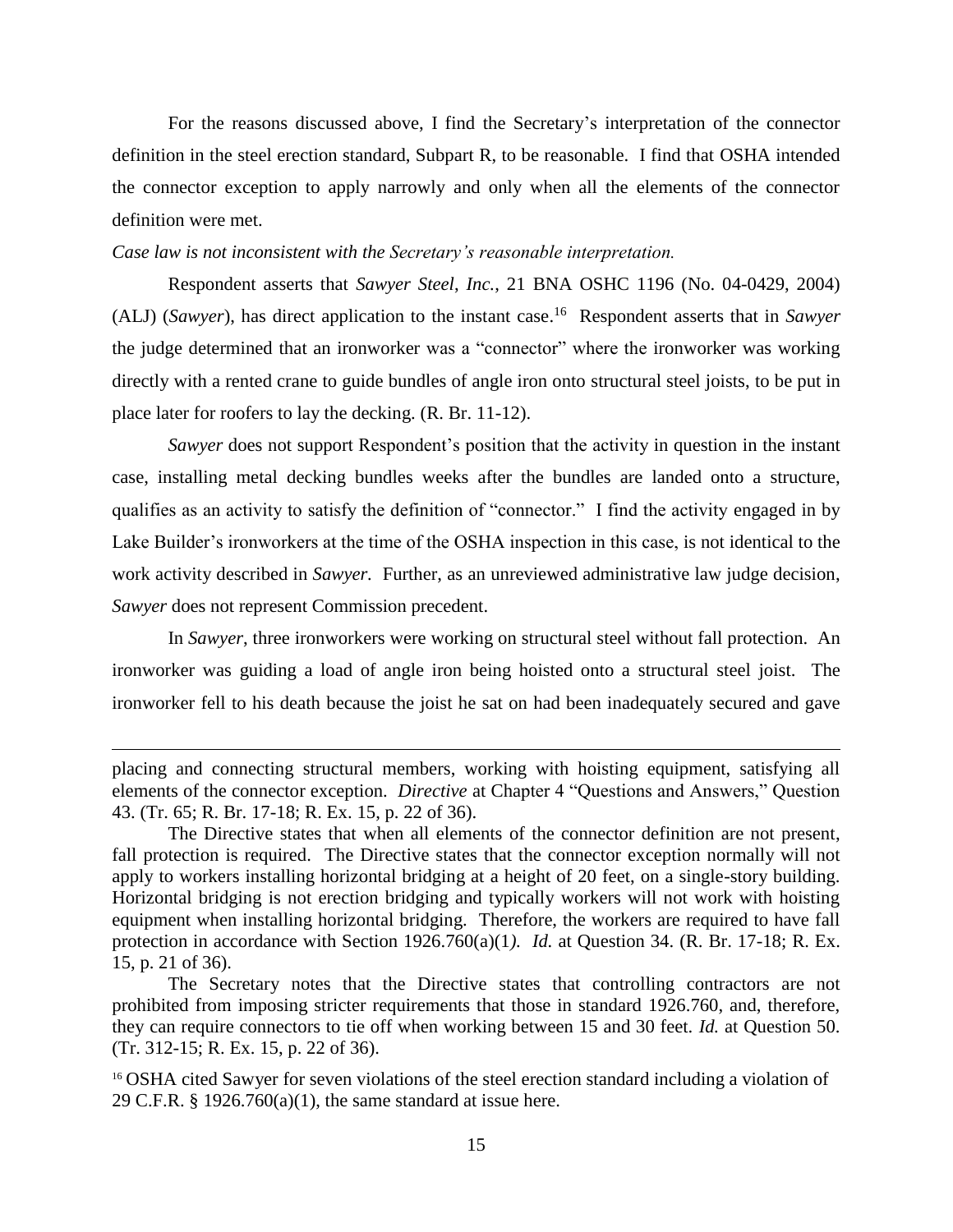way when the materials were landed. The two other ironworkers were not injured. In *Sawyer*, the judge found that only one of the three ironworkers qualified as a connector, so the exception for use of fall protection applied only to that ironworker. The other two ironworkers were not connectors and were required to use fall protection. *Sawyer*, 21 BNA OSHC at 1205-06.

The judge considered Subpart R's definition of connector, 29 C.F.R. §1926.751, noting that the ironworker found to be a connector was working directly with hoisting equipment and that the angle iron bundles being hoisted were structural components. The judge stated that "[u]nder this definition, it is determined that [the ironworker] was working as a connector at the time of the accident*." Id.* at 1205*.* The judge did not comment on the planned timing of the connection of the angle iron to the structure when stating the ironworker met the definition of connector. Further, the facts as set forth in the decision simply stated the bundles of angle iron being landed on the structural steel joists were "to be put in place *later* for roofers to lay the decking*.*" *Id.* at 1198. (emphasis added). The facts did not include information about the site's work plan, so it was unclear when the angle iron would have been connected had an accident not occurred: later that day, as the next step, or at a much later time. I find the general reference to "later" in the facts does not provide the specificity needed to determine when the angle iron would have been connected. I find that *Sawyer* does not support Respondent's position and is not persuasive.<sup>17</sup>

## *Industry custom and practice is not relevant.*

 $\overline{a}$ 

Respondent also asserts the activity of Lake Building's ironworkers at the time of the inspection is considered to be connector work by the steel erection industry. Respondent's assertion, that industry practice is relevant to the definition of connector, is rejected.

 $17$  Lake Building was required to comply with the Federal OSHA steel erection standards, set forth in Subpart R, at its inspected worksite in Akron, Ohio. Respondent asserts that CalOSH decisions and interpretative statements provide support for its position the instant case. This assertion is rejected.

California has a state plan for Occupational Safety and Health (CalOSH). CalOSH regulations for steel erection activities are inapplicable here. Respondent's reliance on a California State interpretive letter and a California State Occupational Safety and Health Appeals Board decision to support its position that landing decking materials alone meets the definition of connector is misplaced and unpersuasive. *See* State of California, Department of Industrial Relations, Division of Occupational Safety & Health, January 6, 2005 letter, interpreting the California Code of Regulations (R. Ex. 1); *Anning-Johnson Co.,* Cal/OSHA Docket No. 06- R1D3-1976, Decision After Reconsideration (Jan. 13, 2012), 2012 WL 470134, at \*2. (R. Br. 13- 14).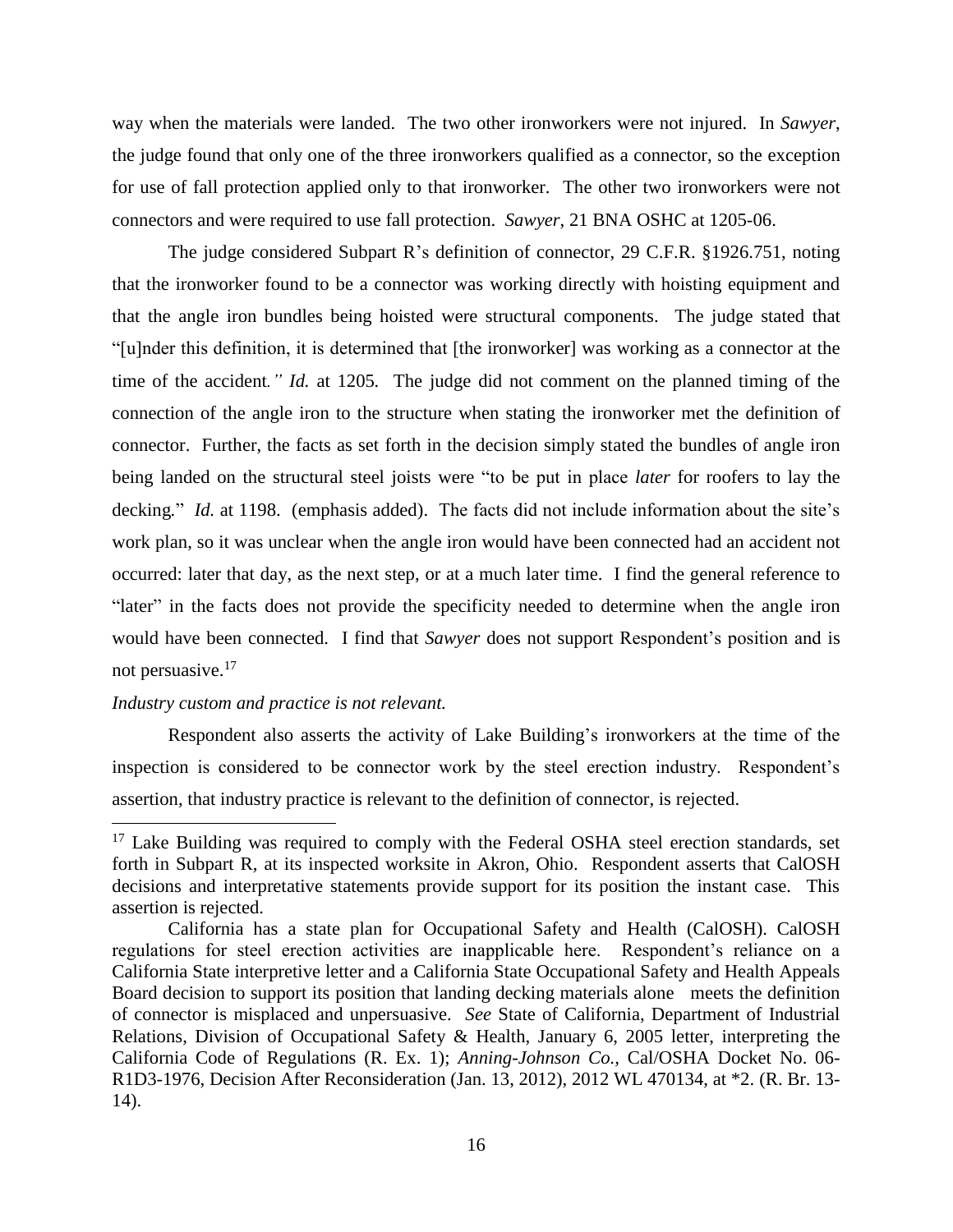Respondent misapprehends the purpose of the connector exception. It was not OSHA's intent to give an exception to the use of fall protection for all steel erection activities between 15 and 30 feet. As discussed above, the intent was a narrow exception. Because the language of the standard is clear and unambiguous, as supported by the rulemaking history, the general understanding and practices of the steel erection industry are not dispositive here. *See Superior Rigging*, 18 BNA OSHC at 2091, citing *Cleveland,* 13 BNA OSHC at 1117.

Respondent asserts that industry practice is exemplified by Iron Workers International Union (IW) training materials for ironworkers, which consider landing decking materials alone to be a connecting activity.<sup>18</sup> (R. Br. 19, 21). Respondent asserts that employees have been trained that landing a bundle of decking material qualifies for the fall protection connector exception. To support its position, Respondent asserts the IW training materials were reviewed by OSHA for accuracy.<sup>19</sup> Respondent asserts these training materials specifically state that landing decking is a connecting activity. These assertions are rejected.

Iron Workers International Union, Local 17, apprentice coordinator Brian Murray admitted the training materials did not state that the landing of decking bundles was considered a connecting activity. He stated this information was conveyed orally by the trainer to employees

l

<sup>&</sup>lt;sup>18</sup> At the time of his testimony, Respondent's expert, Steven Rank, had over 25 years of experience in the steel erection industry and was the Executive Director of Safety and Health for the Iron Workers International Union (IW) for North America. His experience included developing IW training materials, working with federal and state regulatory agencies, and industry consensus groups. (Tr. 148-49). Mr. Rank was qualified as an expert in industry standards and safety procedures of the steel erection industry. (Tr. 188).

Mr. Rank was not qualified as an expert regarding the meaning, definition, or interpretation of the Subpart R, steel erection standards. Mr. Rank's stated opinion, regarding the legal issues presented in this case, including whether Respondent's employees at the inspected worksite were engaged in "connecting work" and working as connectors as defined in the steel erection connector definition, is accorded no weight. (Tr. 188, 244-45, 247, 252-53, 257-58, 264). *See Erickson Air-Crane, Inc*., No. 07-0645, 2012 WL 762001 \*3. n.7 (O.S.H.R.C., Mar. 2, 2012) (Commission found judge properly precluded expert testimony regarding legal conclusions); *J.C. Watson Co*., 22 BNA OSHC 1235, 1238 n.3 (No. 05-0175) (consolidated) (same).

 $19$  Respondent's expert Mr. Rank stated that in December 2000 he presented, and OSHA staff reviewed, the training materials. He stated OSHA voiced no objections to the training materials. (Tr. 197-98). Mr. Rank testified the training materials used by Respondent were developed prior to the January 18, 2001 publication date of the steel erection rule. (Tr. 207).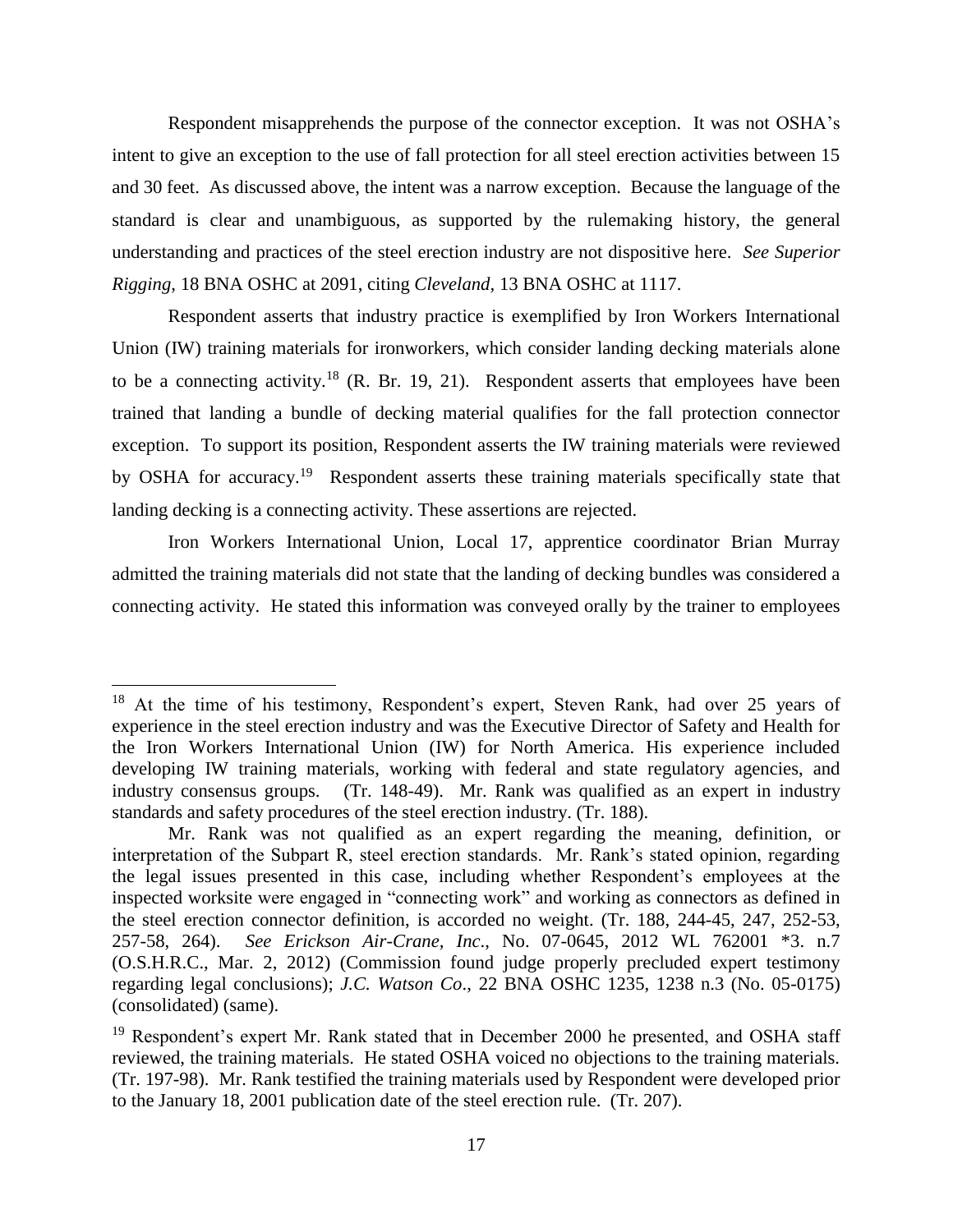during training.<sup>20</sup> The training videos and photographs in evidence do not include information about the height at which the employees were working or what steps in the building process would have occurred before and after the action depicted in the videos and photographs.<sup>21</sup> Importantly, the training materials include a disclaimer, stating the training does not represent compliance with OSHA standards.<sup>22</sup> The record evidence reveals no evidence that OSHA approved the training materials. $^{23}$ 

l

<sup>&</sup>lt;sup>20</sup> Mr. Murray testified that he tells employees during training that landing decking is a connecting activity; however, he admitted this is not stated in the training documents. "It doesn't actually come out and say it word for word, but we teach it in the sequencing of connection process." (Tr. 351). Mr. Murray stated that he knew the training video had some sort of disclaimer regarding compliance with OSHA regulations, but he was unsure what it stated. (Tr. 358-59). Mr. Rank also admitted that neither the training slides nor video in evidence state that landing a decking bundle is considered connecting work. (Tr. 317; R. Exs. 4, 5, 18, 19).

 $21$  Mr. Rank admitted that in the photographs provided (which show employees landing materials and not using fall protection) there is no way to determine when that decking will be connected. (Tr. 321-22).

 $22$  Mr. Rank admitted that at the end of the training videos there is a disclaimer the training was not intended to represent compliance with any regulatory standards. The video Notice of Disclaimer states:

The contents of this video have been prepared solely to provide guidelines and reference material for IW National Training Fund use for the development of erection plans. The text and illustrations contained herein are not intended to be "all inclusive" or construed to imply that no other alternative erection methods, procedures, hazards, or conditions exist. This video is not developed or intended to comply with any federal, state, or local regulatory statutes. Therefore, the IW National Training Fund expressly disclaims any warranties or promises that your company will not experience accidents, delays, or legal actions while following the guidelines or recommendation provided in this video. (Tr. 325-26).

 $23$  Mr. Rank's recollection of a meeting with OSHA staff many years ago, in December 2000, at which he presented the training materials and heard no objection does not support a finding that OSHA approved the training materials. (Tr. 197-98). Respondent presented no additional evidence to show OSHA approved the training materials or agreed that the materials accurately represented all requirements of the steel erection standard. Further, the training materials include a disclaimer, stating that the training does not represent compliance with OSHA standards. *See generally, Emery Mining Corp.,* 744 F.2d 1411, 1416 (10th Cir. 1984) ("Whatever their position within the agency, the [Mine Safety and Health Administration] officials who approved Emery's [training] plan clearly had no authority to waive the Act's requirements and bind the government to what amounts to an amendment of the statutory language.").

Further, the training videos and power point slides do not state that landing decking bundles is a connecting activity. (R. Exs. 4, 5, 18, 19). Local 17 apprentice coordinator Murray testified this information is orally shared with apprentice and journeymen ironworkers during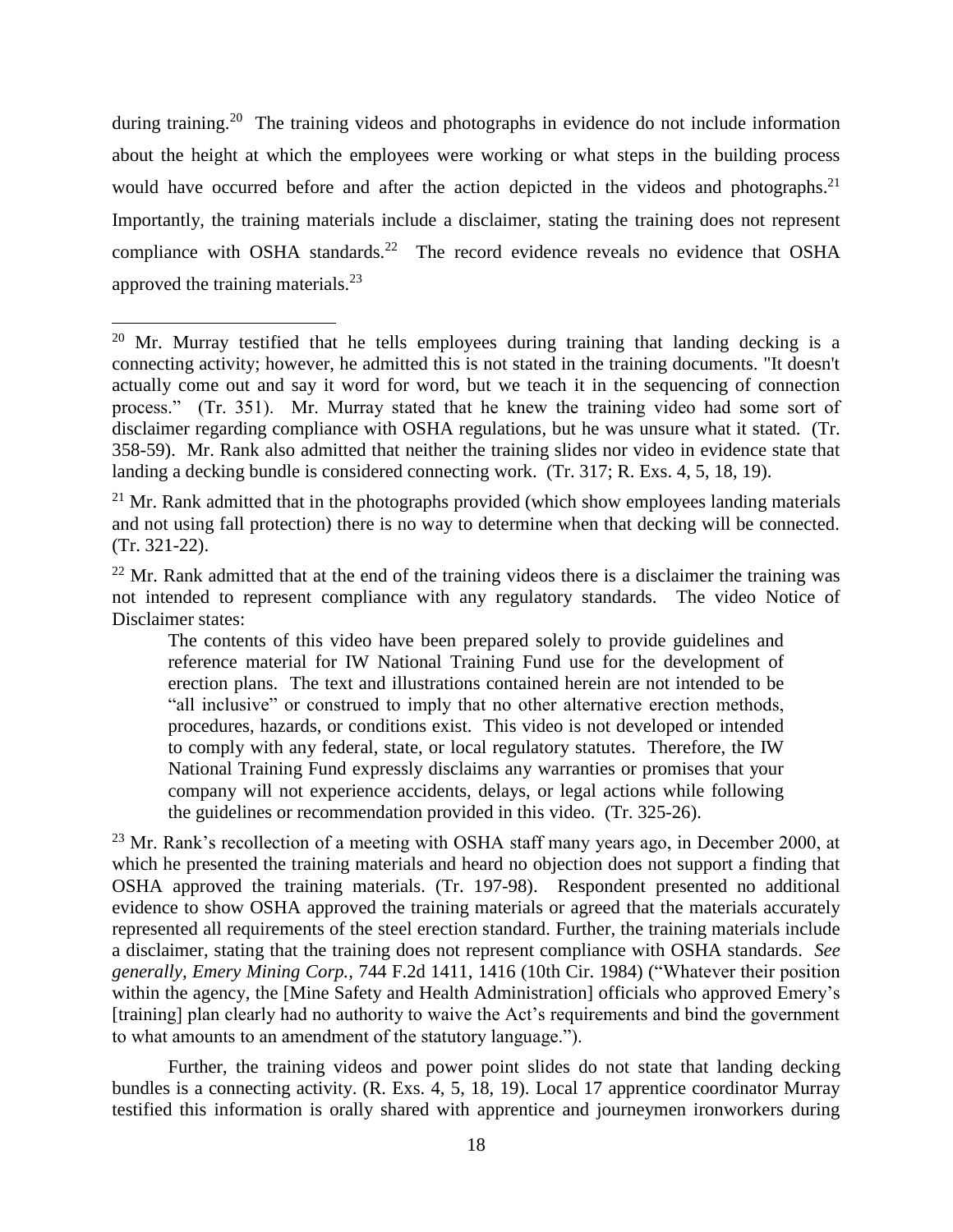Further, the record does not support Lake Building's broad claim that the steel erection industry regards ironworkers engaged in the activity of landing decking bundles alone to be connectors for the purpose of the connector exception.

Respondent claims the industry standard for construction sequencing, and when decking material is staged, demonstrates that the sole activity of landing a decking bundle is a connecting activity step. This claim is rejected. The preamble shows the multi-story steel erection process, including routine construction sequencing, was known at the time the steel erection standard, Subpart R, was promulgated in 2001. *Steel Erection Final Rule Preamble,* 66 Fed. Reg. at 5243. OSHA was aware of the industry's construction sequencing when it established the standard's definition of connector, which requires both "placing and connecting."

Further, the record discloses that not all steel erection companies allowed connectors to not tie off during steel construction activities at heights between 15 and 30 feet. Some companies required one hundred percent tie off by ironworkers at all times, without exception. Other companies required ironworkers to work from aerial lifts rather than to not tie off. (Tr. 47- 48, 135, 302-09). In other words, the record discloses standard practice varies, with some steel erection companies ensuring that ironworkers use fall protection when working at heights between 15 and 30 feet.

### *Employees were not connectors.*

 $\overline{\phantom{a}}$ 

For all the reasons set forth above, I find Respondent's employees, working on the structure's upper level at the time of the OSHA inspection, were not connectors as defined by the standard and, therefore, the connector exception did not apply to the work at issue in this case. The requirement at 29 C.F.R. § 1926.760(a)(1), that employers ensure that employees engaged in steel erection activities use fall protection when working at heights 15 feet above ground, applies.

#### *Respondent's employees were exposed to the hazard.*

There is no dispute that two of Respondent's employees were working 28 feet above ground without the use of fall protection. (Ex. J-1  $\P$  5.2, 5.4). The parties stipulated that

training. Therefore, the central issue presented in the instant case (whether ironworkers only engaged in landing decking bundles, but not also engaged in the activity of connecting, are covered by the connector exception to the fall protection requirements in the steel erection standard) would not have been presented or considered by OSHA staff reviewing the training videos and slides.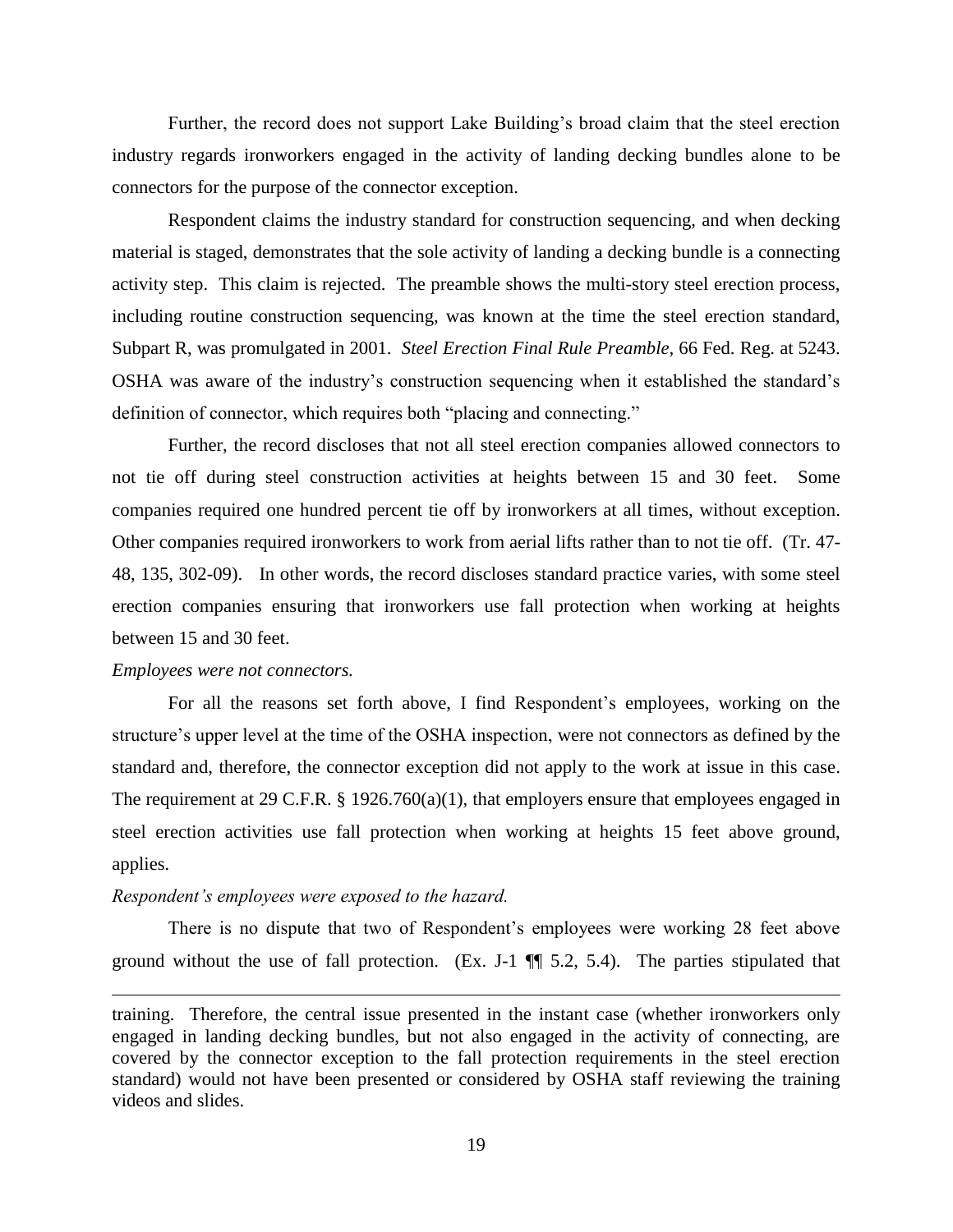"Respondent's employees were working with hoisting equipment to land decking material on the upper level of the structure." (Ex. J-1, ¶ 5.4). I find employees were exposed to fall hazards over 15 feet.

## *Respondent did not comply with the requirements of 29 C.F.R. § 1926.760(a)(1).*

As discussed above, the two exposed employees were not engaged in a work activity that qualified for the "connector exception" at 29 C.F.R. § 1926.760(b). These employees were required to be protected from falls over 15 feet by "guardrail systems, safety net systems, personal fall arrest systems, positioning device systems or fall restraint systems." 29 C.F.R.  $§ 1926.760(a)(1).$ 

Respondent does not dispute that the two employees were not using fall protection while working on the structure's upper level that was 28 feet above ground. Respondent's argument is that the two employees were not required to use fall protection because they were "connectors" and that it would have been a greater hazard for them to use fall protection for this work activity. As set forth above, I find the employees were not working as "connectors" as defined in the cited standard. Further, as discussed below, Respondent's greater hazard defense fails.

I find that Respondent did not comply with the requirements of the cited standard. *Respondent had knowledge of the violative condition.*

The Secretary must prove that the employer either knew, or with the exercise of reasonable diligence could have known, of the violative condition*. Summit Contractors, Inc.*, 23 BNA OSHC 1196, 1207 (No. 05-0839, 2010) *aff'd,* 442 F. App'x 570 (D.C. Cir. 2011) (unpublished). A supervisory employee's actual knowledge or constructive knowledge can be imputed to the employer. *N & N Contractors, Inc.*, 18 BNA OSHC 2121, 2123 (No. 96-0606, 2000), *aff'd,* 255 F.3d 122 (4th Cir. 2001). Knowledge is directed to the physical conditions that constitute a violation. The Secretary need not show that an employer understood or acknowledged that the physical conditions were hazardous. *Phoenix Roofing, Inc.*, 17 BNA OSHC 1076, 1079-1080 (No. 90-2148, 1995) *aff'd,* 79 F.3d 1146 (5th Cir. 1996).

Here, Respondent had actual knowledge of the hazardous condition through its onsite foreman. Foreman Brettrager admitted he was at the worksite during the inspection and he is shown in the CO's video. (Tr. 34, 40, 116; Ex. C-2). The employees were working without fall protection in plain view of the foreman. (Tr. 31-32, 34; Ex. C-1, pp. 4, 5, 13, 15, 16). *See Simplex Time Recorder Co. v. Brock*, 766 F.2d 575, 589 (D.C. Cir. 1985) (knowledge found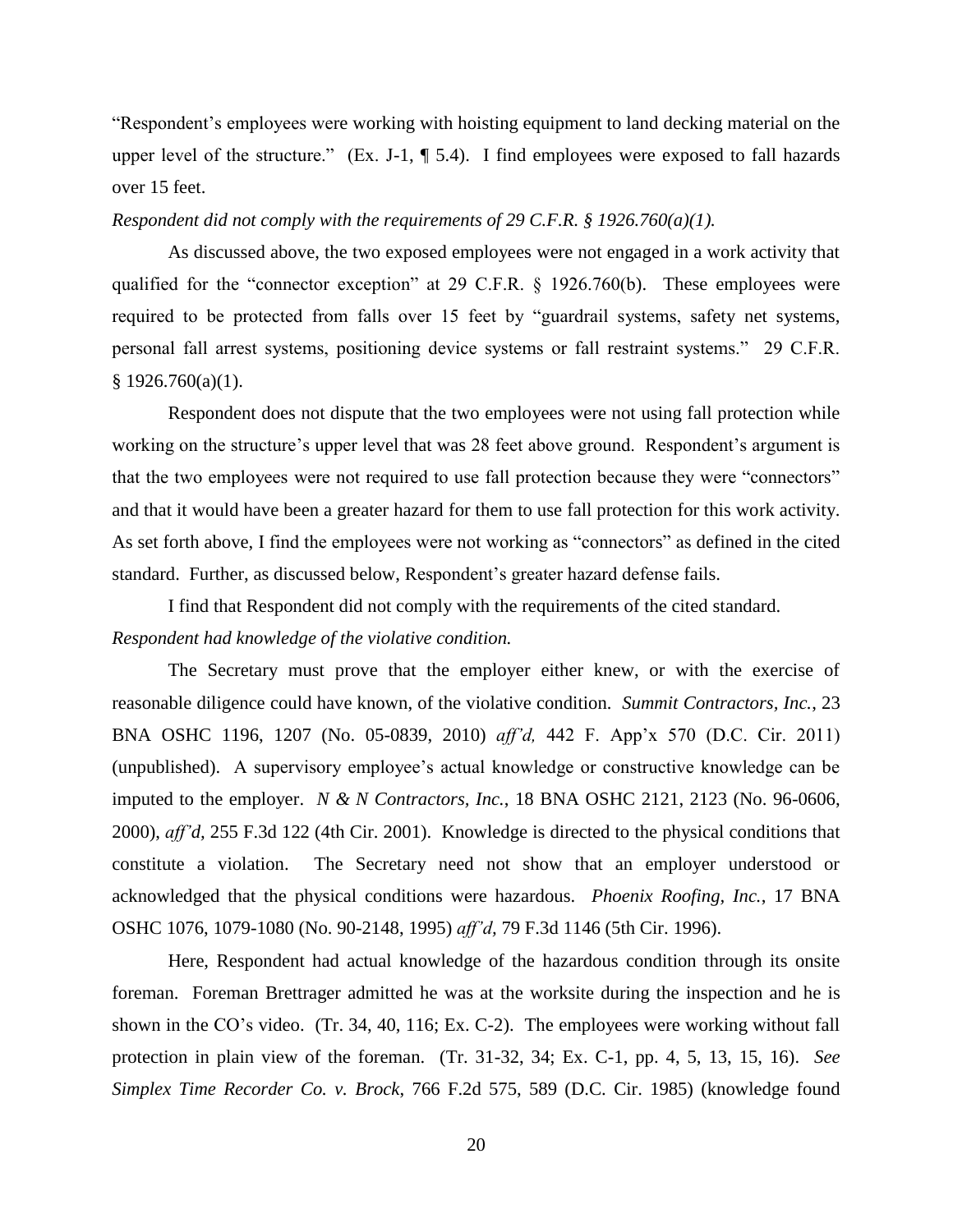where the violations cited were "based on physical conditions and on practices . . . readily apparent to anyone who looked and indisputably should have been known to management."). Mr. Brettrager knew the employees were not using fall protection. (Tr. 41, 125).

I find Respondent, through foreman Brettrager, had actual knowledge that employees were working at a height of 28 feet above ground without the use of fall protection.

## *The greater hazard defense*

Respondent asserts its employees were not tied off because it would have been a greater hazard for an employee to be tied off while using a crane to land decking materials. (R. Br. 21, 25). Respondent asserts that an employee's ability to move is limited when tied off, restricting the employee's ability to move out of the way of an incoming load. (R. Br. 25).

Respondent carries the burden of proof for this affirmative defense. *Pitt-Des Moines, Inc.*, 16 BNA OSHC 1429, 1433 (No. 90-1349, 1993); *Hamilton Fixture*, 16 BNA OSHC 1073, 1077 (No. 88-1720, 1993), *aff'd,* 28 F.3d 1213 (6th Cir. 1994). "To establish the greater hazard defense, an employer must prove that (1) the hazards created by complying with the standard are greater than those of noncompliance, (2) other methods of protecting its employees from the hazards are not available, and (3) a variance is not available or that application for a variance is inappropriate." *Spancrete Northeast, Inc*., 16 BNA OSHC 1616, 1618 (No. 90-1726, 1994); *see also, Dole v. Williams Enters., Inc.,* 876 F.2d 186, 188 (D.C. Cir. 1989). Respondent must prove all three elements to prevail in its greater hazard defense. *See generally, Altor, Inc.,* 23 BNA OSHC 1458, 1470 (No. 99-0958*,* 2011) (consolidated)*, aff'd,* 498 F. App'x. 145 (3d Cir. 2012) (unpublished); *Spancrete Northeast,* 16 BNA OSHC at 1618; *Dole v. Williams Enters.,* 876 F.2d at 188. "Before an employer elects to ignore the requirements of a standard because it believes that compliance creates a greater hazard, the employer must explore all possible alternatives and is not limited to those methods of protection listed in the standard." *State Sheet Metal Co.*, 16 BNA OSHC 1155, 1159-60 (No. 90-1620, 1993) (consolidated).

The Commission has held that when an employer has not introduced evidence on the element of whether a variance was available or inappropriate, it is unnecessary to evaluate the other two required elements of the defense. *Altor, Inc.,* 23 BNA OSHC at 1470; *Spancrete Northeast*, 16 BNA OSHC at 1618. In this case, the affirmative defense fails because Respondent did not request a variance from the requirements of the cited standard. Further,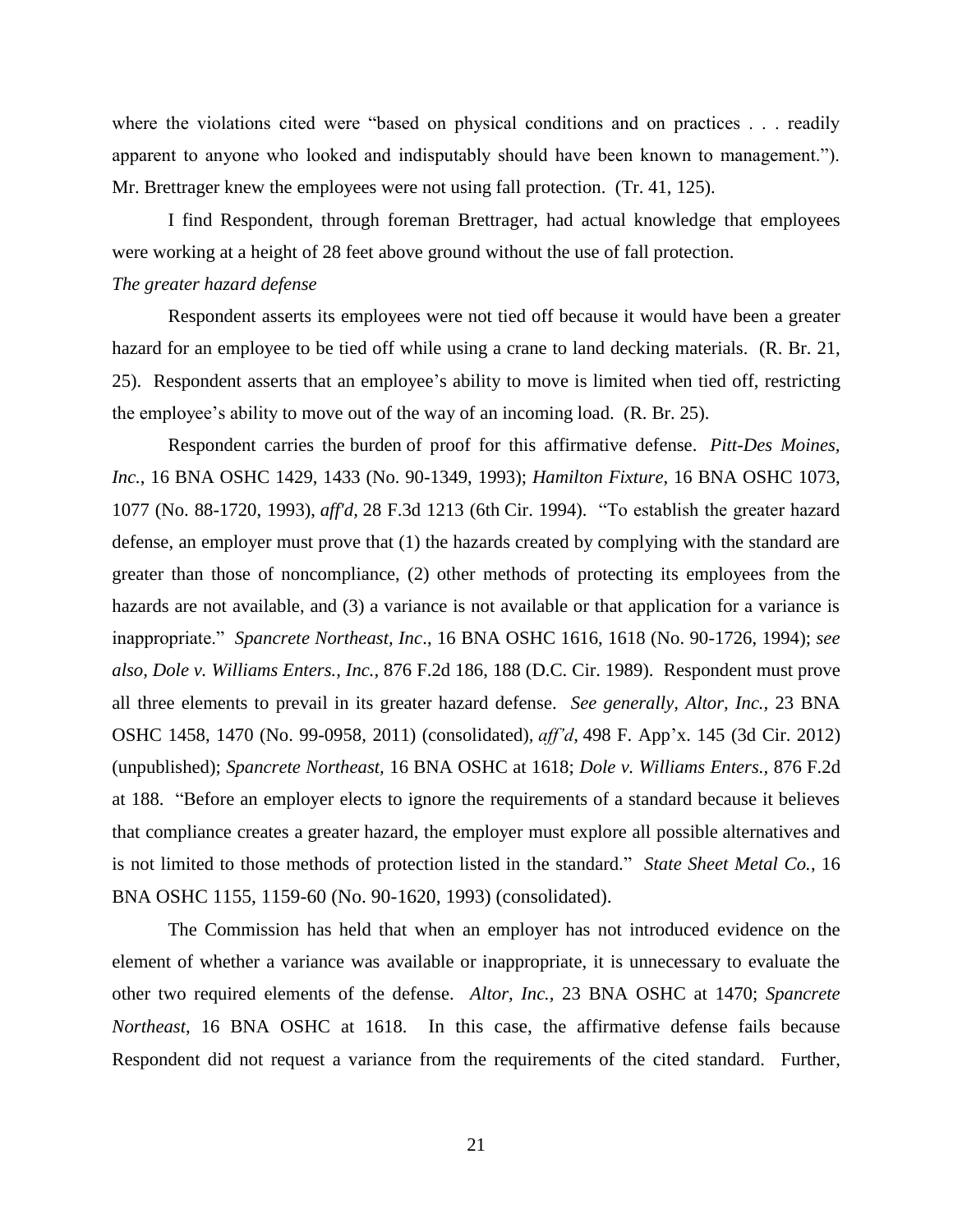Respondent did not show that using fall protection created a greater hazard than its lack of use and did not demonstrate that other means of protecting its employees were not available. *Respondent did not prove the hazards of compliance were greater than non-compliance.*

The cited standard requires the use of fall protection when employees are working 15 feet above a lower surface. 29 C.F.R.  $\S$  1926.7601(a)(1). There is no dispute that a fall from over 15 feet can result in serious injury or death. Respondent did not prove that the use of fall protection presented a greater hazard than not using fall protection.

Respondent's expert Steven Rank, local union apprentice coordinator Mr. Murray, and foreman Brettrager each stated the belief that it was safer for an ironworker, working on a steel structure with hoisting equipment, to work without being tied off to an anchor point, so that the employee may quickly move out of the way of an incoming load. However, Respondent's witnesses did not present evidence to support this belief. An employer cannot simply substitute its own judgement for the requirements of the standard. *See C.E.M. Plumbing, Inc.*, 17 BNA OSHC 2080, 2082 (No. 95-0676, 1997), citing *Western Waterproofing Co. v. Marshall*, 576 F.2d 139, 143 (8th Cir. 1978).

Respondent's expert, Mr. Rank, testified that the risk of being hit by an incoming load increases when an employee is tied off. (Tr. 296-97). However, Mr. Rank had no data or other evidence to demonstrate that an employee was hit by an incoming load more often, or was more seriously injured, when that employee was tied off.<sup>24</sup> (Tr. 301). Further, Mr. Rank acknowledged that it was not clear whether the hazard of being hit by an incoming load was greater than the hazard from falling 15 to 30 feet to the ground: "it's tough to pick one over the other." (Tr. 310). Mr. Rank's testimony does not show that being tied off presents a greater hazard.

Brian Murray is the apprentice coordinator for Local 17, the local chapter of the Iron Workers International Union. (Tr. 342-43). In this role, Mr. Murray oversees all the training for

 $\overline{a}$ 

 $24$  Mr. Rank admitted that the Iron Workers International Union incident reports he reviewed had shown accidents both when an employee fell to the ground because he was not tied off and when an employee was hit by an incoming load while tied off. (Tr. 299). Mr. Rank heard of an accident where an employee was knocked off the iron when landing a bundle of decking because the crane hit the post where the employee had tied off. That ironworker was not a union member; therefore, Mr. Rank did not know the extent of that employee's injuries. He simply heard about the accident, possibly through a blog. Mr. Rank did not know of any other employees injured because they were tied off while landing decking. (Tr. 310-12).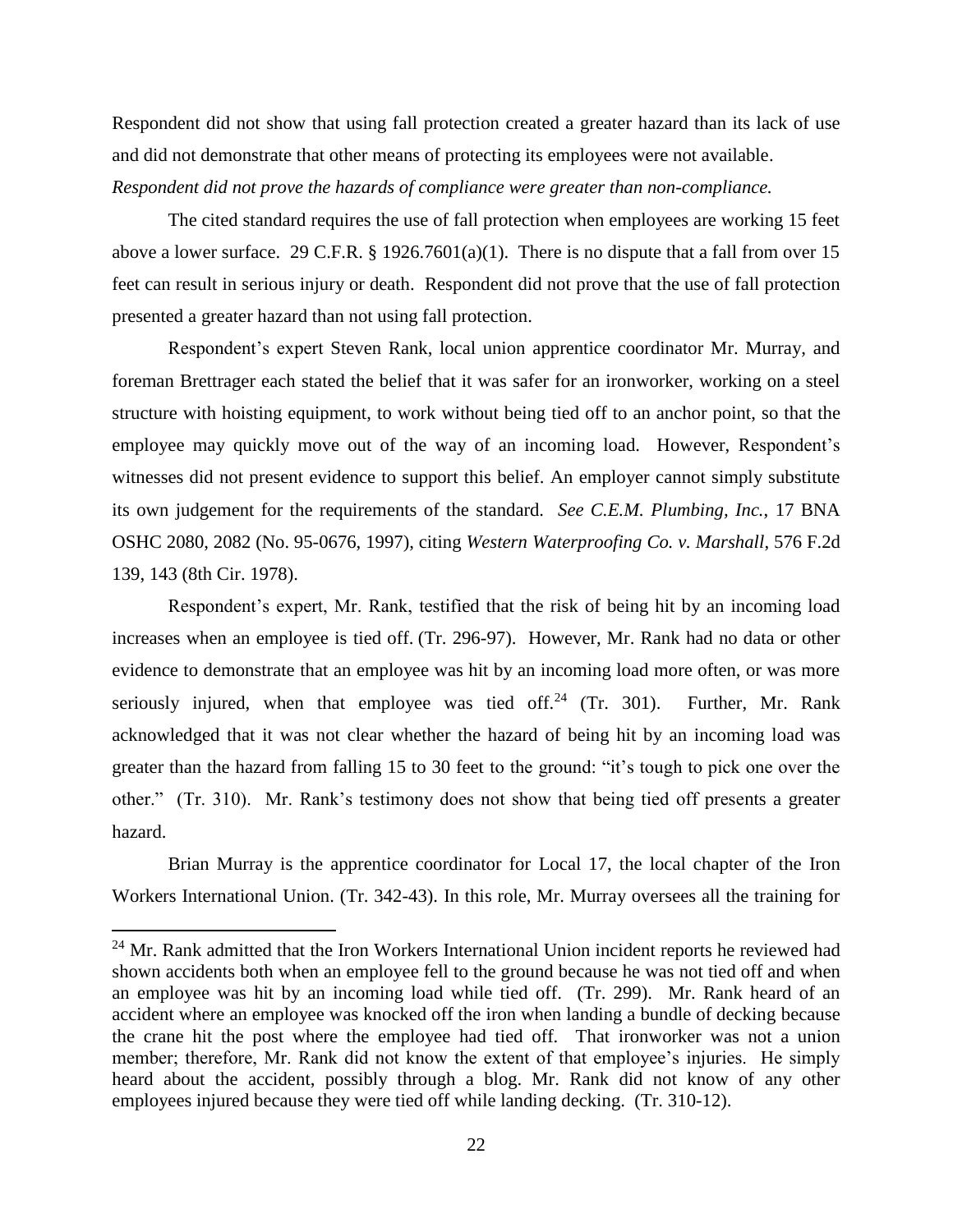the local union ironworkers, including fall protection training. (Tr. 342-43). His experience as an ironworker includes both connecting work and landing decking material. (Tr. 348). Mr. Murray testified that he generally preferred to not tie off when landing materials on a structure. (Tr. 348, 353). He testified that the personal fall arrest system lifeline is a tripping hazard. If he trips over his lifeline, he may fall. Mr. Murray testified that if the decking is caught by the wind it is difficult to get out of the way. Mr. Murray also stated that he would rather have the option to jump out of the way of an incoming load than to be hit by the load and fall. Mr. Murray testified that if he is not tied off and begins to fall, he has the chance to help himself by jumping onto a nearby beam instead of falling. (Tr. 348-49, 354-55). I find Mr. Murray's testimony does not show that falling to the ground is less of a hazard than being hit by an incoming load.

Foreman Brettrager testified that it was unsafe to be tied off when landing a load on the structure because using fall protection limited an employee's ability to get out of the way of a load. (Tr. 131-32, 137-38). He did not present any information to support his belief.

I find the beliefs of Mr. Rank, Mr. Murray, and Mr. Brettrager do not demonstrate that being tied off presents a greater hazard to an employee than falling to the ground.

Respondent also asserts that the steel erection standard preamble supports its position that it is a greater hazard to be tied off when landing decking materials. (R. Br. 25). Respondent cites a preamble excerpt to support this position: "The Committee believes that under certain conditions, the connector is at greater risk if he/she is tied off." (R. Br. 25 citing *Steel Erection Final Rule Preamble,* 66 Fed. Reg. at 5246). Respondent misconstrues this preamble excerpt.

This excerpt specifically applies to an employee that is a "connector" as defined in the standard. *See* 29 C.F.R. § 1926.751. An employee's discretion to not use fall protection, in other words to not "tie off," applies only when the employee has satisfied the definition of connector.<sup>25</sup> This preamble excerpt does not apply to all employees, it only applies to a connector. This excerpt demonstrates the importance of the connector definition.

Further, when the cited standard was promulgated OSHA was aware of the risks related to the use of fall protection when loads are hoisted onto a structure.<sup>26</sup> In the preamble, OSHA

 $25$  A connector's use of fall protection must comply with the requirements at 29 C.F.R. § 1926.760(b).

<sup>&</sup>lt;sup>26</sup> In its final rule, OSHA states that it added requirements to the new steel erection standard to address concerns about the hazards of being hit by the load and structural collapse while tied off. 66 Fed. Reg. at 5246-47.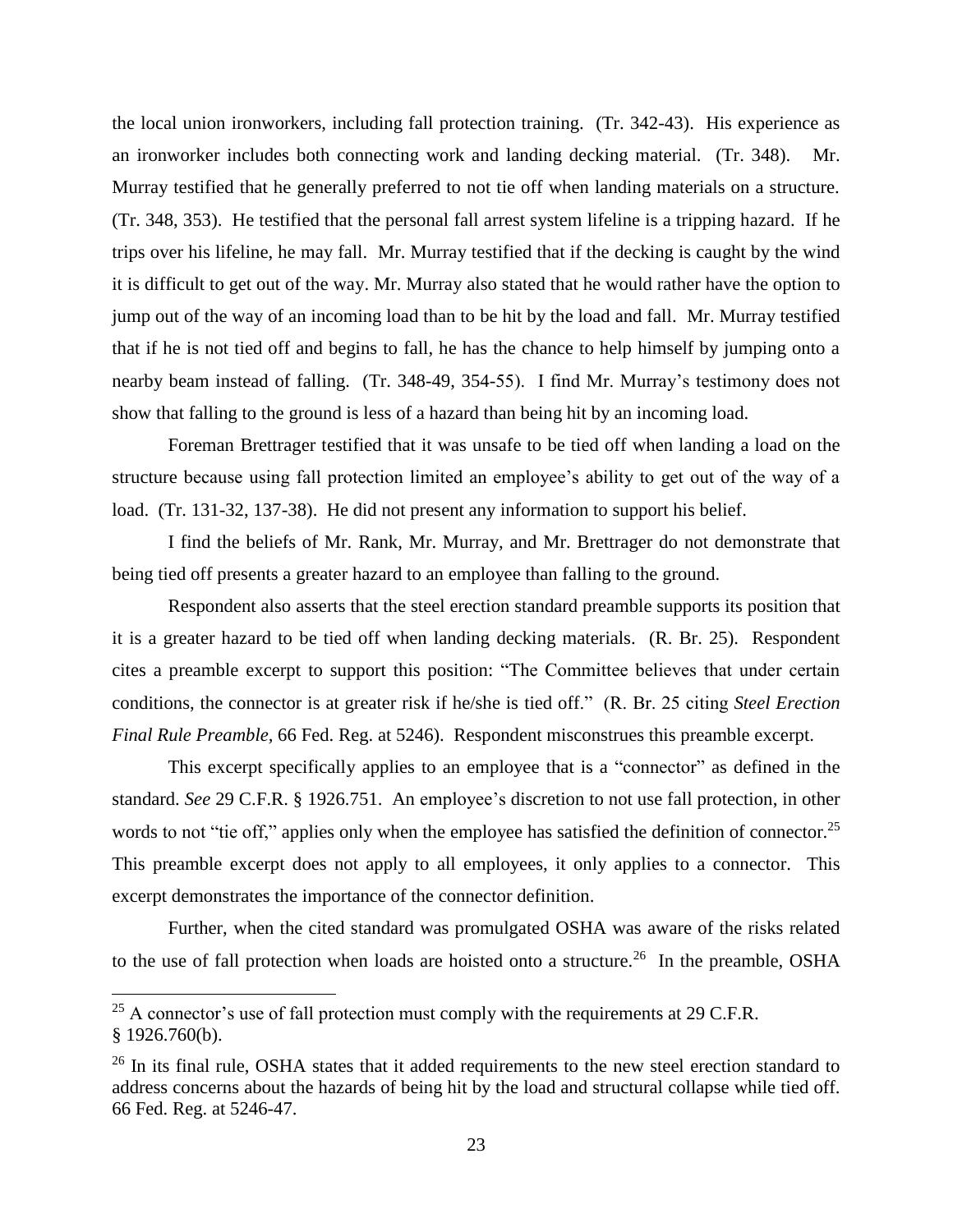highlighted a comment submitted by an employer that had "two employees who were hit by incoming loads: the one who was tied off was hit and suffered a broken arm. The one who was not tied off was knocked off of a beam at the exterior of a building and was killed." *Steel Erection Final Rule Preamble*, 66 Fed. Reg. at 5246. This demonstrates that OSHA promulgated the definition of connector, and the narrow connector exception at issue here, after consideration of both hazards. Here, Respondent has not asserted a hazard that was not already considered and embodied in the requirements of the cited standard.

Respondent's greater hazard defense fails because Respondent did not prove that using fall protection created a greater hazard than its lack of use.

## *Respondent did not determine that other fall protection methods were not available.*

Respondent did not demonstrate why another means to protect employees from falls was not available. Respondent simply asserted that an employee could not be safely tied off while landing decking materials. Respondent did not address why safety net systems, one of the five fall protection methods listed in the standard, could not have been used at this worksite. Respondent's expert Mr. Rank simply stated that it was difficult to install a safety net system underneath bridges over water. However, Mr. Rank's comment is unrelated to this worksite, which was not a bridge nor over water. (Tr. 331).

Respondent did not explain why various attachment points or lifeline systems could not have been used at this worksite. Foreman Brettrager testified about various ways fall protection could be implemented during steel erection. (Tr. 132, 135, 138-39, 142-43). Mr. Brettrager testified that when using an eleven-foot retractable lifeline, the ironworker cannot reach the center of the bundle to disconnect the rigging. (Tr. 132). Mr. Brettrager admitted that employees could tie off to a horizontal lifeline, which could be 20 to 30 feet long. He did not specify whether a horizontal lifeline could have been used as an attachment point for employees landing decking. He did not explain why use of a horizontal lifeline would not suffice to disconnect rigging. (Tr. 138-39, 142-43). Foreman Brettrager explained that when attached to an elevenfoot retractable lifeline, the ironworker cannot move from one bundle to the next bundle being landed. However, he did not indicate whether multiple horizontal lifelines could be used on a structure to facilitate movement. (Tr. 142).

Further, foreman Brettrager admitted that when he worked at a previous employer, the employees, when working at heights up to 30 feet above ground, generally used aerial lifts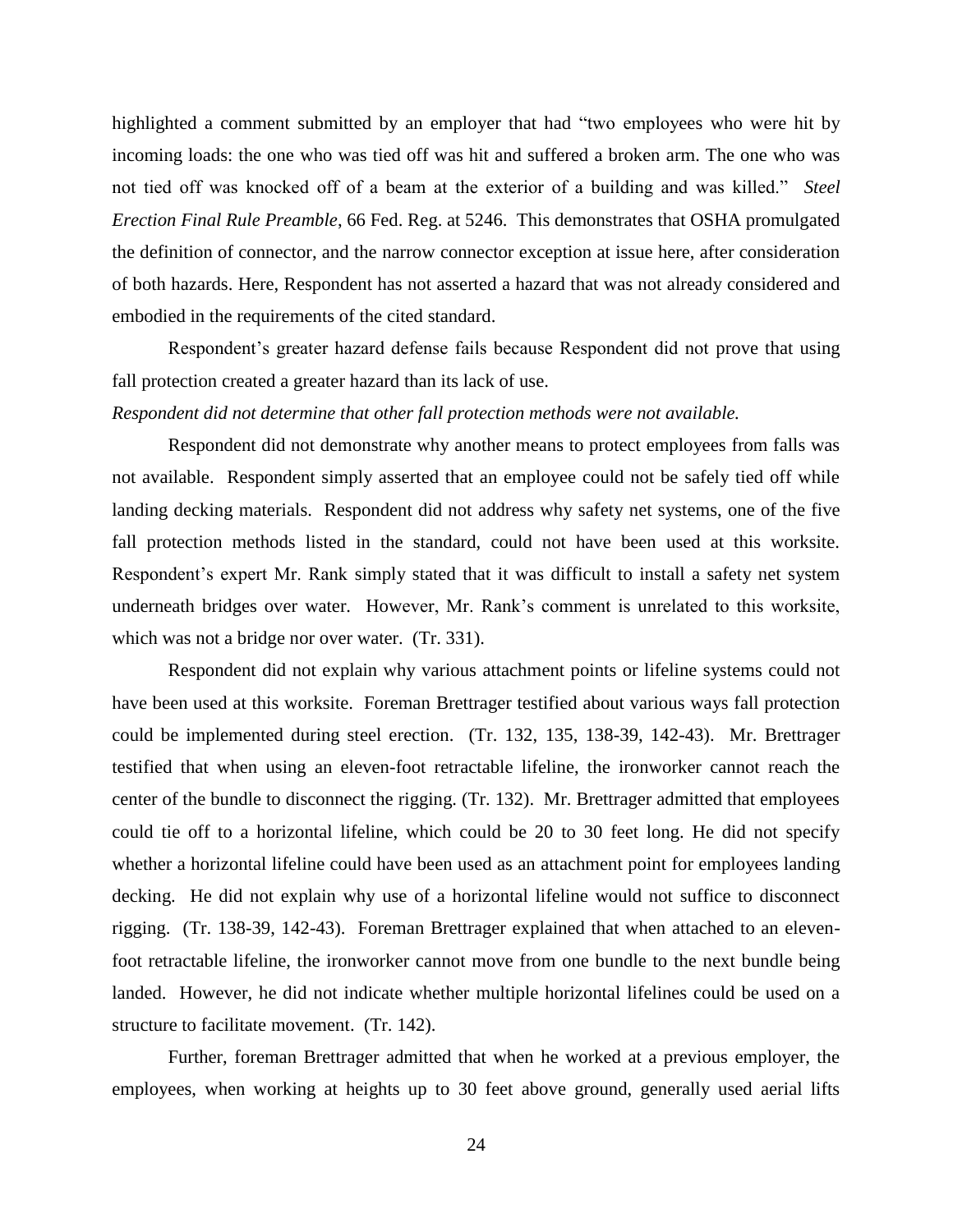instead of working on the structure without fall protection. (Tr. 135). Nonetheless, Respondent did not present credible evidence as to why an aerial lift could not have been used here rather than having employees working on the structure without fall protection 28 feet above ground.<sup>27</sup> In fact, present on the inspected worksite, were two JLG telescopic man lifts. (Tr. 111; Ex. C-1, pp. 15-17).

Finally, Respondent's expert Mr. Rank admitted that he knew that some steel erection companies require all employees to always use fall protection by tying off when working at heights greater than six feet, which is a more stringent requirement than the cited standard. <sup>28</sup> (Tr. 305-09). When union ironworkers work for these companies, they comply with the stricter fall protection requirements. (Tr. 307-09). Mr. Rank did not explain why the fall protection practices used at those companies could not be used at the inspected worksite when working at heights above 15 feet.

Respondent's greater hazard defense fails because Respondent did not prove that alternative means of protecting employees from fall hazards were not available.

## *Respondent did not apply for a variance.*

Respondent did not apply for a variance. Respondent's president Mr. Pogacnik acknowledged it was the usual practice of Respondent's employees to not tie off when landing decking bundles on a structure at a height between 15 and 30 feet above the ground. (Tr. 101- 02). Lake Building had not applied for a variance because Mr. Pogacnik believed Lake Building's usual practice complied with the standard. (Tr. 101-03). As discussed above, this belief is incorrect. Respondent's greater hazard defense fails because it did not apply for a variance.

Respondent's greater hazard affirmative defense fails because Respondent did not show that using fall protection created a greater hazard than its lack of use, Respondent did not demonstrate that other means of protecting its employees were not available, and Respondent did not request a variance from the cited standard's requirements.

*Respondent had fair notice of the standard's requirements.*

 $27$  Facts disclosed in prior decisions reveal that ironworkers who had been instructed to work from aerial lifts, but neglected to do so, suffered fatal falls. *See Sawyer*, 21 OSHC at 1193; *Fastrack Erectors* Tr. 302-04.

<sup>&</sup>lt;sup>28</sup> These companies include Ben Hur Construction, Turner Construction, and Gilbane Building Company. (Tr. 305-09. *See also* Tr. 47-48.)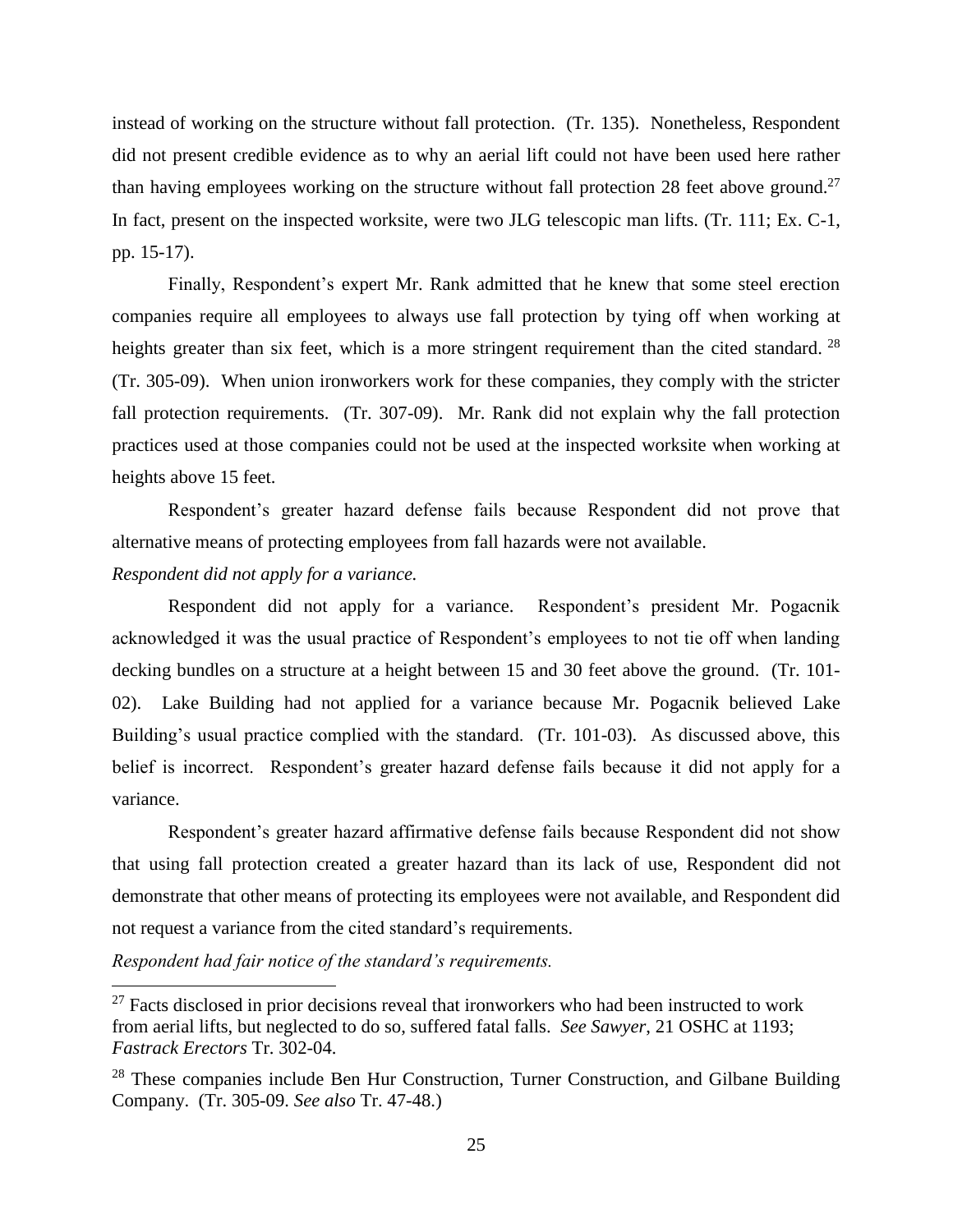Respondent asserts that the Secretary's position, that both placing and connecting must occur to satisfy the definition of connector, is set forth for the first time in this case. Respondent argues this is a significant change in the Secretary's position and thus it had no fair notice of this requirement. (R. Br. 23).

Respondent's argument is ill-founded. The Secretary's position is not new. The text of the standard sets forth the elements required to be considered a connector. The plain language of the standard, the Steel Erection Final Rule Preamble and the OSHA's Instruction Directive, CPL-02-01-034, regarding OSHA's construction steel erection standards, are consistent with the Secretary's position in this case that both placing and connecting must occur to satisfy the definition of connector.<sup>29</sup> The Secretary's position regarding the very narrow application of the connector exception, when all elements of the connector definition are present, was set forth in the preamble and the cited standard when it was published on January 18, 2001.

I find the citation at issue here does not advance a new interpretation of the standard. Respondent's argument, that it lacked fair notice, is rejected.

## *Repeat Characterization*

 $\overline{a}$ 

When the Secretary alleges a repeated violation, the Secretary has the burden of establishing the violations were substantially similar. *Potlatch Corp*., 7 BNA OSHC 1061, 1063, (No. 16183, 1979). A prima facie case of substantial similarity is made by showing the prior and current violations were a failure to comply with the same standard; then "the burden shifts to the employer to rebut that showing." *Monitor Constr. Co.*, 16 BNA OSHC 1589, 1594 (No. 91- 1807, 1994), c*iting Potlatch,* 7 BNA OSHC at 1063. Where the prior and current citations involve different standards, "the burden remains the Secretary's to show substantial similarity"

<sup>&</sup>lt;sup>29</sup> When considering whether an Employer was deprived of fair notice of the standard's applicability, the Commission and Courts have considered the "inartful drafting of the standard," the undisputed "common understanding and commercial practice" relative to the standard's applicability to the worksite / machinery, the "confirmation of industry practice by the pattern of administrative enforcement" regarding the standard's inapplicability to the worksite / machinery in question, and the adequacy of the Employer's compliance method. *See Miami Indus., Inc.*, 15 BNA OSHC 1258, 1261 (No. 88-671, 1991), *aff'd in relevant part,* 983 F.2d 1067 (6th Cir. 1992) (unpublished) (due to the general nature of the machine guarding standard the statements and actions of OSHA personnel can affect an employer's notice of its compliance obligations pursuant to the standard); *Diebold, Inc. v. Marshall* 585 F.2d 1327, 1336 (6th Cir. 1978) (noting the non-specificity of the general machine guarding standard, and the inartful drafting of the power press guarding standard).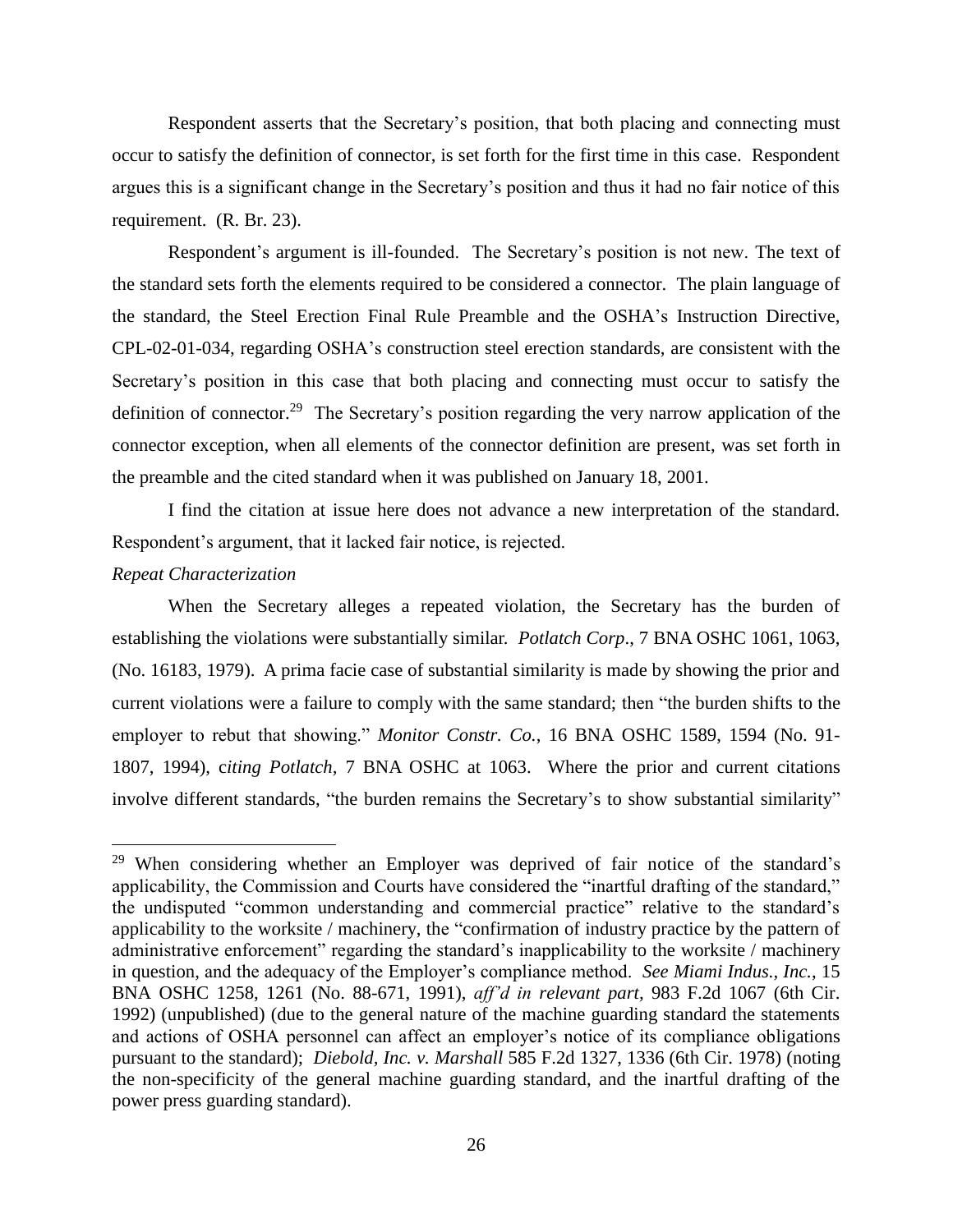of the violations. *Id.* Evidence that both the prior (antecedent) and present violations involve similar hazards is relevant to the determination of substantial similarity. *Id.*

Here, the Secretary alleged a repeat violation of 29 C.F.R. § 1926.760(a)(1) based on two prior citations. Both prior citations were themselves repeat violations of the steel erection standard fall protection requirements. Neither prior citation was contested by Lake Building. Both prior citations became Commission final orders prior to the date of the inspection giving rise to the present repeat citation.

Lake Building received repeat citation 1, item 1, in OSHA inspection no. 648478, for the alleged violation of 29 C.F.R. § 1926.760(a)(1), when "[o]n or about September 20, 2012, during steel erection activities[,] including but not limited to installing 4 X 4 bracing on a parapet wall on a flat roof approximately 17 feet high, the employer did not ensure all employees on the roof were using a fall protection system/device." (Ex. C-4, p. 6. Tr. 89-91.). This repeat citation, by order of default, became a final order of the Commission on July 8, 2013. (Ex. C-4, C-6). The OSHA violation worksheet for inspection no. 648478 identifies Henry Brettrager as Lake Building's on-site foreman, working without fall protection, at the time the violative conduct was cited. (Ex. C-5, pp. 2-6).

Lake Building received repeat citation 2, item 1, in OSHA inspection no. 982585, for the alleged violation of 29 C.F.R. § 1926.760(b)(3),<sup>30</sup> when "[o]n or about June 20, 2014, the employer did not ensure an employee was protected from fall hazards while working on the top of the 8-inch masonry wall. The employee was assisting in connecting bar joist and did not have the ability to tie off exposing the employee to a fall distance of approximately 22.00 feet on the south side of the commercial structure." (Ex. C-7, p. 7. Tr. 91, 95). This citation was resolved in an informal settlement agreement between OSHA and Lake Building, signed on September 12, 2014. (Ex. C-7, C-9). As part of the informal settlement agreement, this repeat citation became a Commission final order.

 $30$  Subpart R, steel erection standard 29 C.F.R. § 1926.760(b)(3) states,

<sup>(</sup>b) Connectors. Each connector shall: . . . (3) Be provided, at heights over 15 and up to 30 feet above a lower level, with a personal fall arrest system, positioning device system or fall restraint system and wear the equipment necessary to be able to be tied off; or be provided with other means of protection from fall hazards in accordance with paragraph (a)(1) of this section.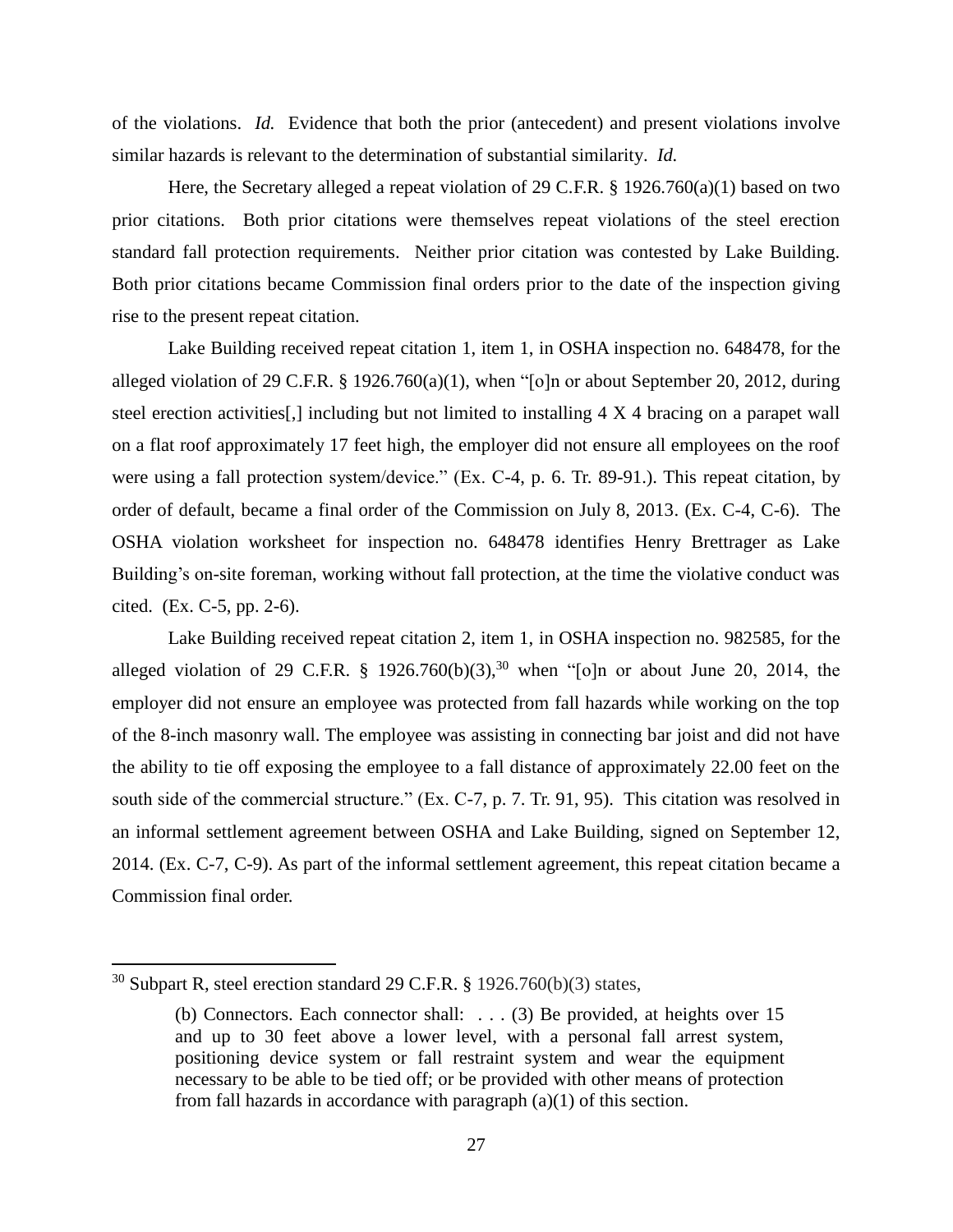I find the Secretary has shown each of the two prior citations are substantially similar to the citation in the instant case. Both prior citations are related to fall protection for employees engaged in steel erection activities between 15 and 30 feet. Further, both citations are for subsections of the same steel erection fall protection standard. The citation, related to OSHA inspection no. 648478, that became a Commission final order in 2013, is for the same subsection of the steel erection fall protection standard. That citation was for Lake Building's failure to ensure its employees were protected from fall hazards by ensuring the use of fall arrest systems, which is the same violation cited in the present case. *See Lake Erie Constr. Co*., 21 BNA OSHC 1285, 1289 (No. 02-0520, 2005) (repeat violation affirmed where the prior and present violations concerned the same standard and the same hazard, falls of more than 20 feet, where the employer failed to ensure that employees used appropriate fall protection). In post-hearing briefing, Respondent did not present an argument regarding the repeat classification of the citation. The repeat characterization is affirmed.

I also find the violation was "serious" in nature. Under  $\S17(k)$  of the Act, a violation is serious "if there is a substantial probability that death or serious physical harm could result from" the violative condition. 29 U.S.C. § 666(k). Respondent's employees were at risk of falling 28 feet onto compacted soil or concrete footings, which could result in serious injuries or death. (Tr. 41-42, 44-45).

## *Penalty*

 $\overline{\phantom{a}}$ 

The maximum penalty for a repeat violation is  $$70,000$ <sup>31</sup> See § 17(a) of the Act. Section 17(j) of the Act requires the Commission to give due consideration to four criteria in assessing penalties: the size of the employer's business, that the gravity of the violation, the employer's good faith, and its prior history of violations. Gravity is generally the primary factor in the penalty assessment. *See J. A. Jones Constr. Co.*, 15 BNA OSHC 2201, 2214 (No. 87-2059, 1993). Other factors to consider when assessing the penalty for a repeat violation are "an employer's attitude (such as his flouting of the Act), commonality of supervisory control over the

<sup>&</sup>lt;sup>31</sup> I note that OSHA's statutory maximum penalties were increased for violations that occurred after November 2, 2015, pursuant to the Inflation Adjustment Act of 2015, Pub. Law 114-74 § 701, 129 Stat. 559-602 (2015). 81 Fed. Reg. 43430 (July 1, 2016). This increase did not apply to penalties assessed prior to August 1, 2016. Here the penalty was assessed when OSHA issued the citation to Respondent on June 27, 2016. Therefore, a statutory maximum of \$70,000 applies for a repeat citation.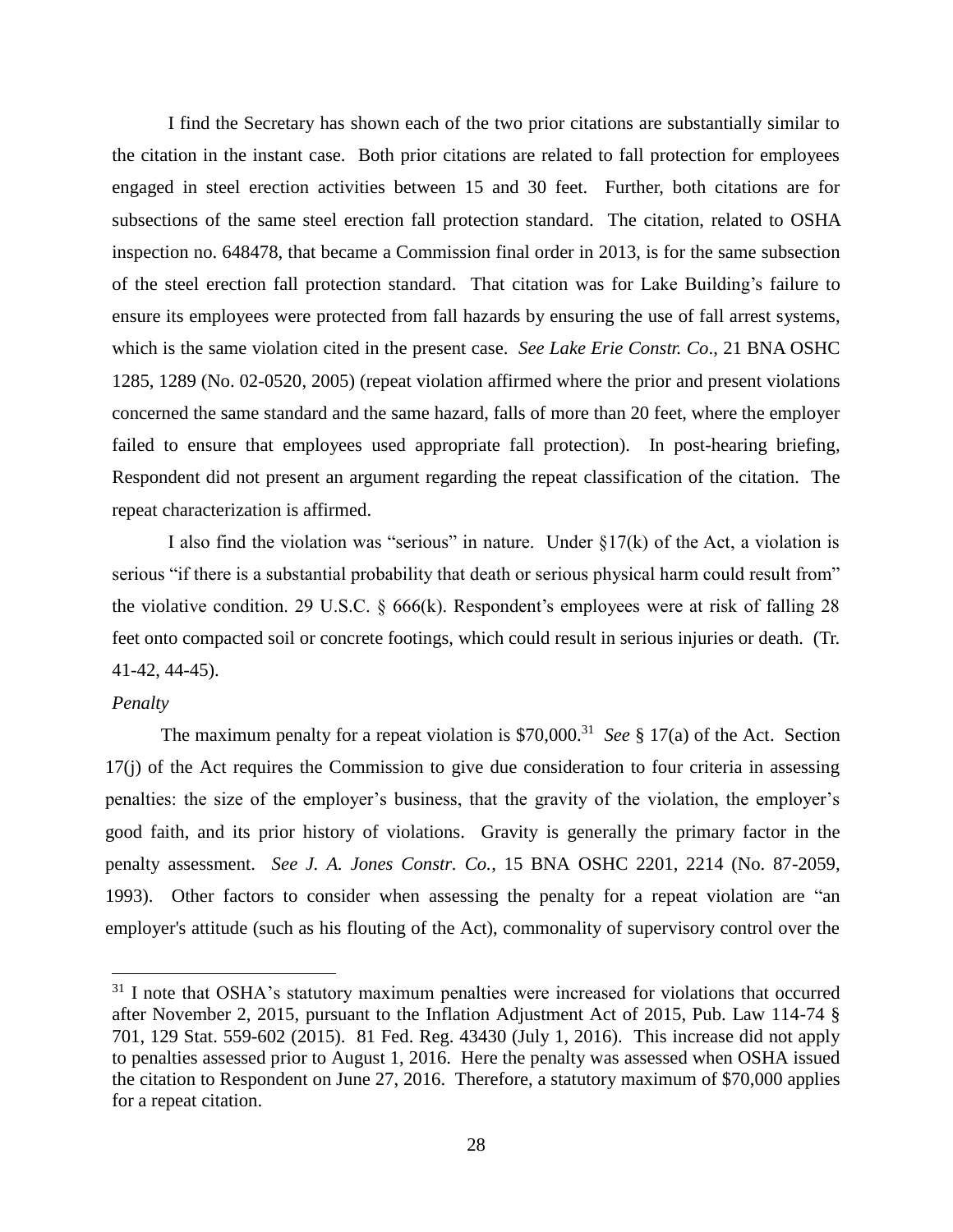violative condition, the geographical proximity of the violations, the time lapse between the violations, and the number of prior violations." *Potlatch Corp.,* 7 BNA OSHC at 1064.

The proposed penalty was based on a sixty percent reduction for the size of the employer. (Tr. 44). The violation's gravity was assessed as moderate, based on a rating of high severity and lesser probability. (Tr. 44-45; Ex. R-3, pp. 27-28). No reduction for good faith was applied due to the repeat nature of the violation. (Tr. 44-45). The penalty was increased by ten percent because of affirmed repeat citations in the preceding five years. (Ex. R-3, pp. 15, 22). I find the proposed penalty is appropriate as it considers all the necessary statutory criteria. The proposed penalty of \$11,000 is affirmed.

## *In summary*

- 1. At the time of the OSHA inspection, Respondent violated the Subpart R fall protection requirements set forth in 29 C.F.R.  $\S$  1926.760(a)(1).
- 2. At the time of the OSHA inspection, Respondent's employees were not working as "connectors," as defined in 29 C.F.R. § 1926.751, and, therefore, were not covered by the "connector exception" to the Subpart R fall protection requirements set forth in 29 C.F.R. § 1926.760(b).
- 3. Respondent did not meet its burden to prove the greater hazard affirmative defense, regarding the applicability of the fall protection requirements, set forth in 29 C.F.R. § 1926.760(a)(1), to Respondent's employees at the inspected worksite.

## *Findings of Fact and Conclusions of Law*

All findings of fact and conclusions of law relevant and necessary to a determination of the contested issues have been made in this decision. *See* Fed. R. Civ. P. 52(a). All proposed findings of fact and conclusions of law inconsistent with this decision are denied.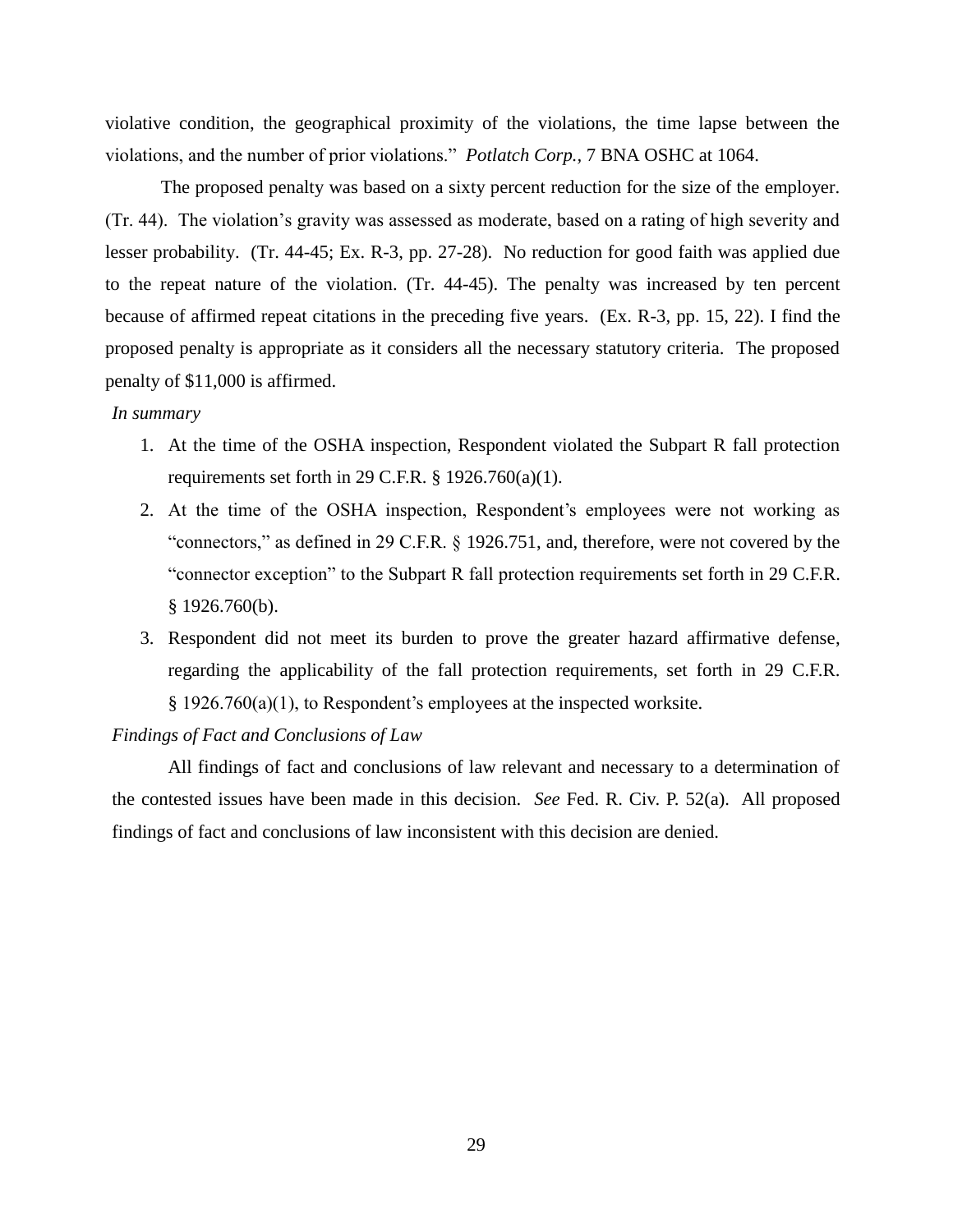## Order

 Based upon the foregoing Findings of Fact and Conclusions of Law, it is ORDERED that:

1. Citation 1, Item 1, was severed from the instant case and was resolved under OSHRC Docket No. 17-1629.

2. Citation 2, Item 1, for a violation of 29 C.F.R. § 1926.760(a)(1) is AFFIRMED as Repeat and a total penalty of \$11,000 is ASSESSED.

 $\sqrt{s/2}$ 

Carol A. Baumerich Judge, OSHRC

Date: December 13, 2018 Washington, D.C.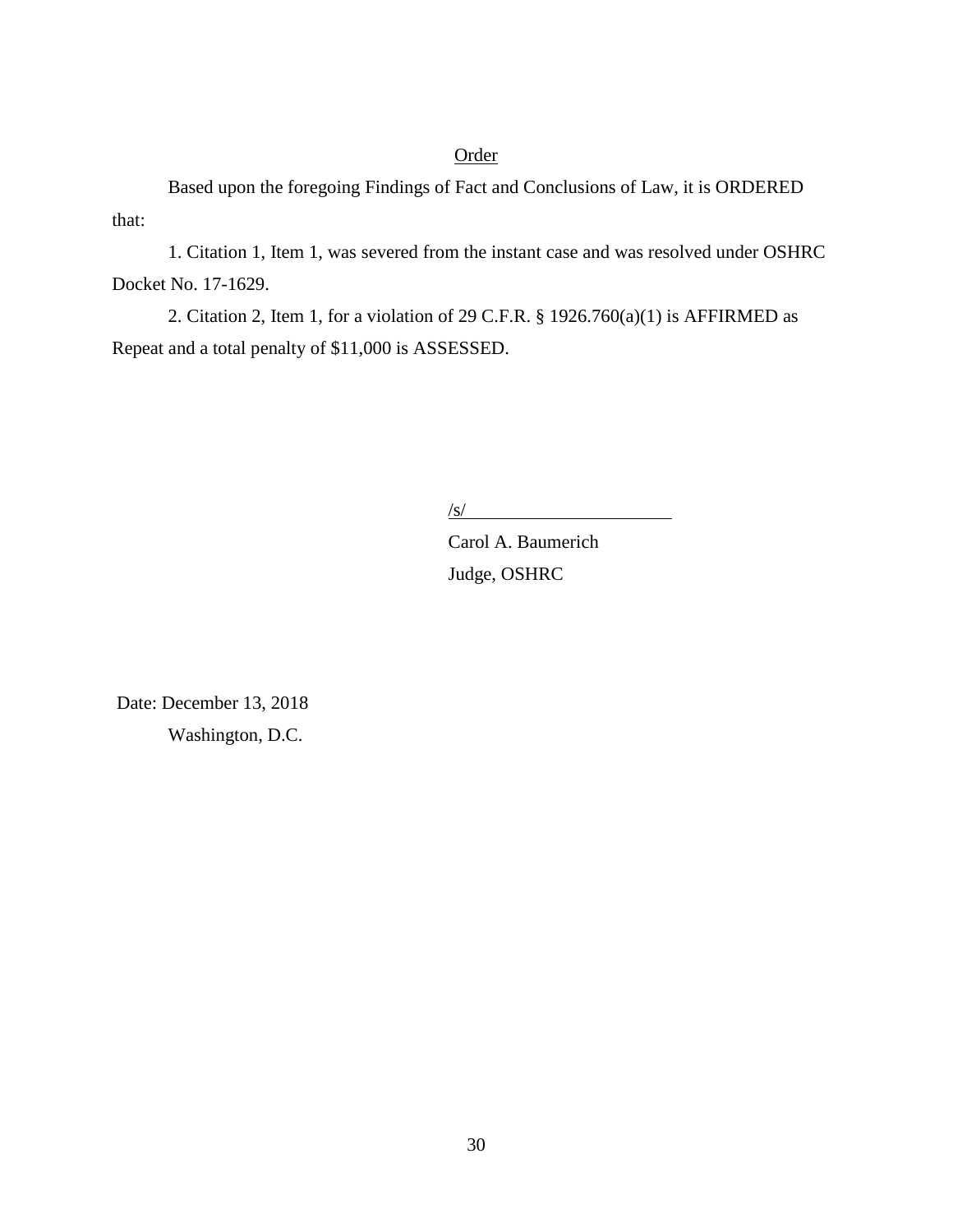# Lake Building Products, Inc. #16-1300 Hearing Transcript Errata Sheet

| Page | Line             | Error                  | Correction              |
|------|------------------|------------------------|-------------------------|
|      |                  |                        |                         |
| 22   | 14               | Carruth                | Scheff                  |
|      |                  |                        |                         |
| 50   | 25               | new                    | Review                  |
|      |                  |                        |                         |
| 56   | 24               | SENRAC                 | SENRAC's                |
|      |                  |                        |                         |
| 57   | $\mathbf{1}$     | need                   | needed                  |
|      |                  |                        |                         |
| 57   | $\overline{2}$   | them                   | this                    |
|      |                  |                        |                         |
| 57   | 21               | wherein                | where, in               |
|      |                  |                        |                         |
| 57   | 22               | discretion they        | discretion, they        |
|      |                  |                        |                         |
| 57   | 22               | It's                   | It is                   |
|      |                  |                        |                         |
| 95   | $\boldsymbol{6}$ | AAD                    | <b>AVD</b>              |
|      |                  |                        |                         |
| 117  | $\overline{4}$   | Wake                   | White                   |
|      |                  |                        |                         |
| 139  | 8                | leach                  | leash                   |
|      |                  |                        |                         |
| 153  | 24               | instruction sequencing | construction sequencing |
|      |                  |                        |                         |
| 154  | 16, 17           | A-1013                 | A10.13                  |
|      |                  |                        |                         |
| 154  | 17               | A-1009                 | A10.09                  |
|      |                  |                        |                         |
| 154  | 20               | A-1042                 | A10.42                  |
|      |                  |                        |                         |
| 156  | 3, 15            | A-1013                 | A10.13                  |
|      |                  |                        |                         |
| 164  | 5                | bans                   | plans                   |
|      |                  |                        |                         |
| 164  | 9                | An Diego               | San Diego               |
|      |                  |                        |                         |
| 175  | $\overline{7}$   | Carhartts              | lanyards                |
|      |                  |                        |                         |
| 200  | 1, 4             | $5$ and $6$            | $5$ of $6$              |
|      |                  |                        |                         |